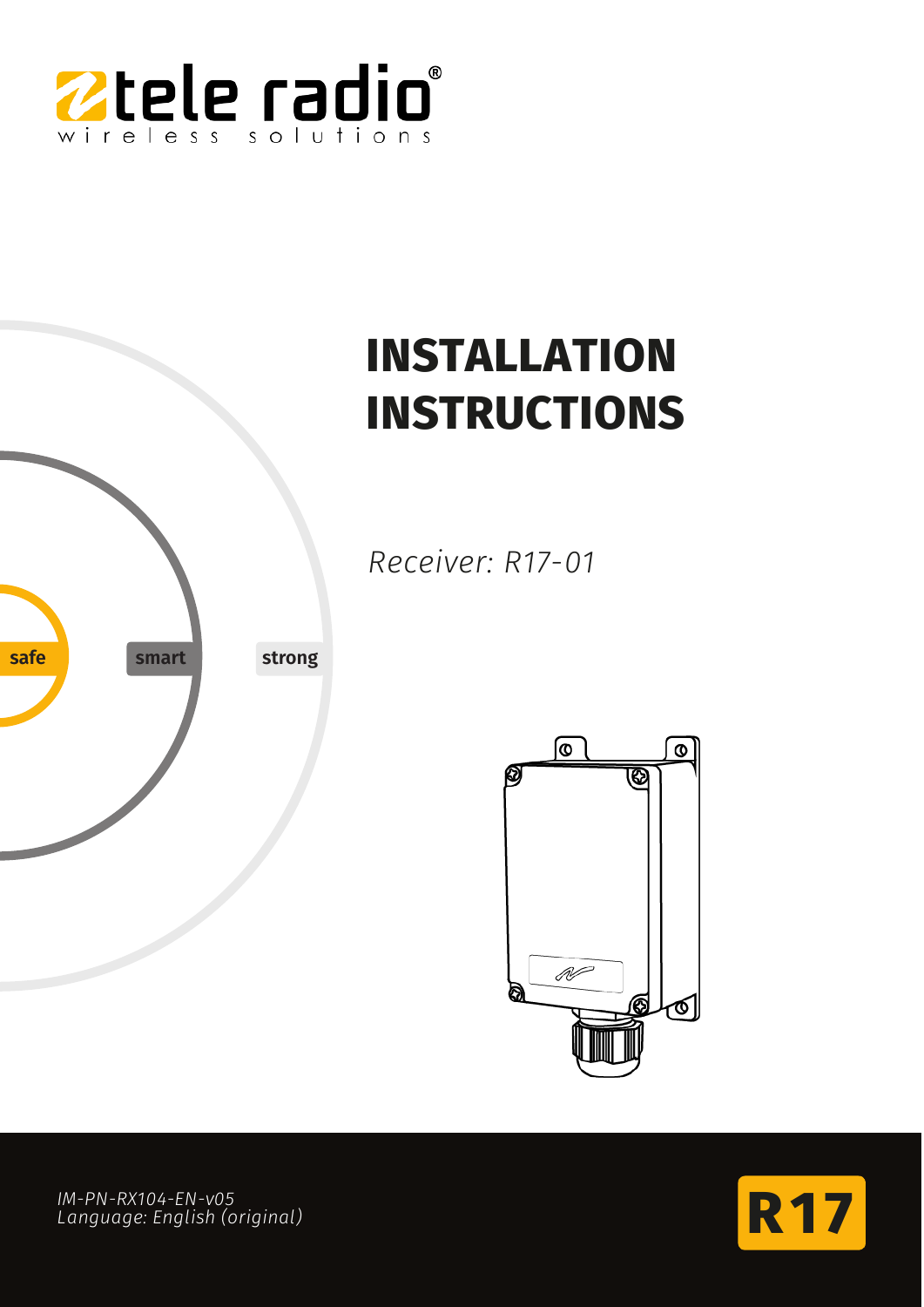**IMPORTANT! This document is intended for R17 receivers with software version SW0014-21v08 or higher.**

For receivers with software version SW0014-21v07 or lower, please refer to the installation instructions IM-PN-RX104-A04-EN.

**©Tele Radio AB** Datavägen 21 SE-436 32 Askim Sweden Phone: +46 (0)31 748 54 60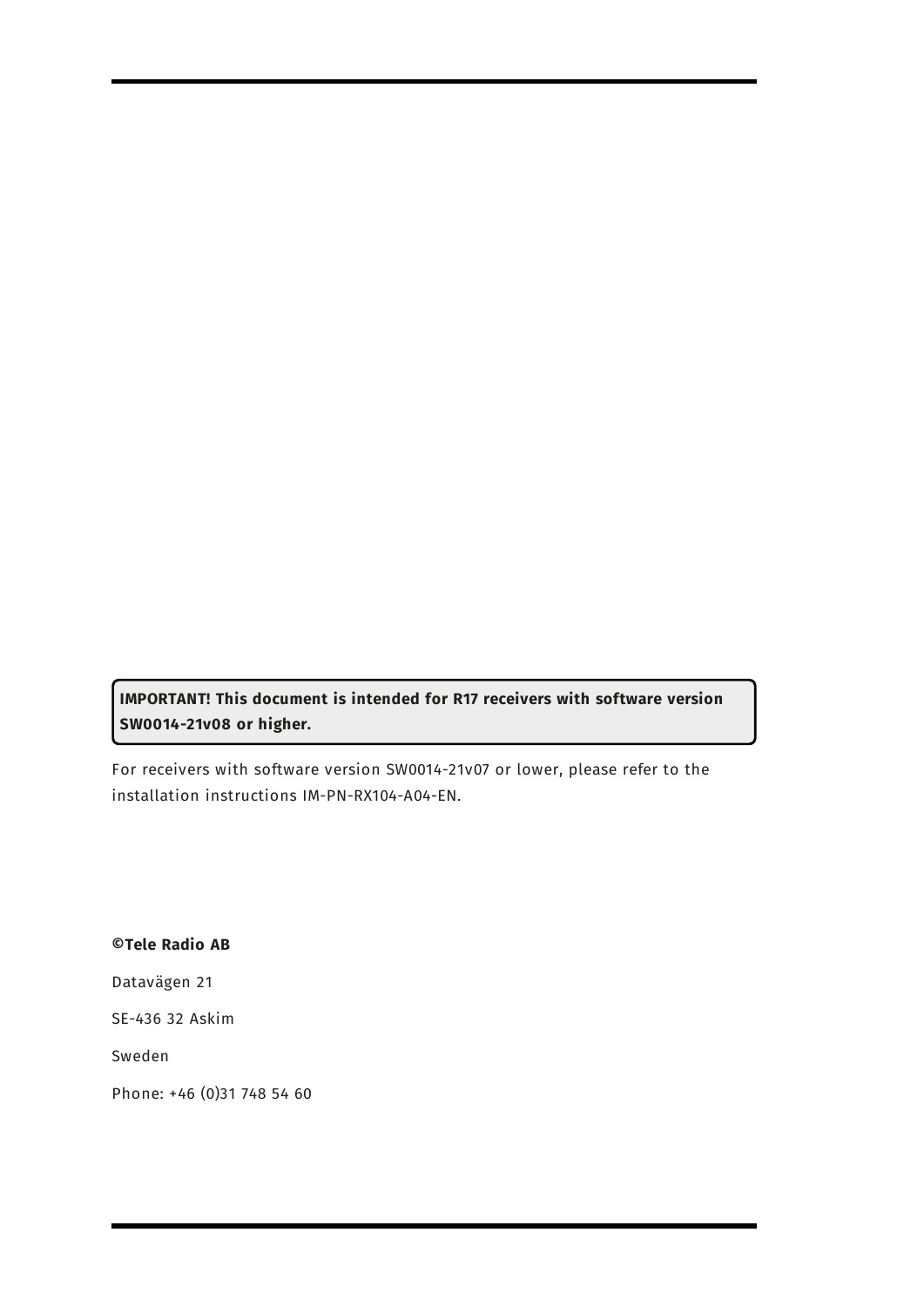# **CONTENTS**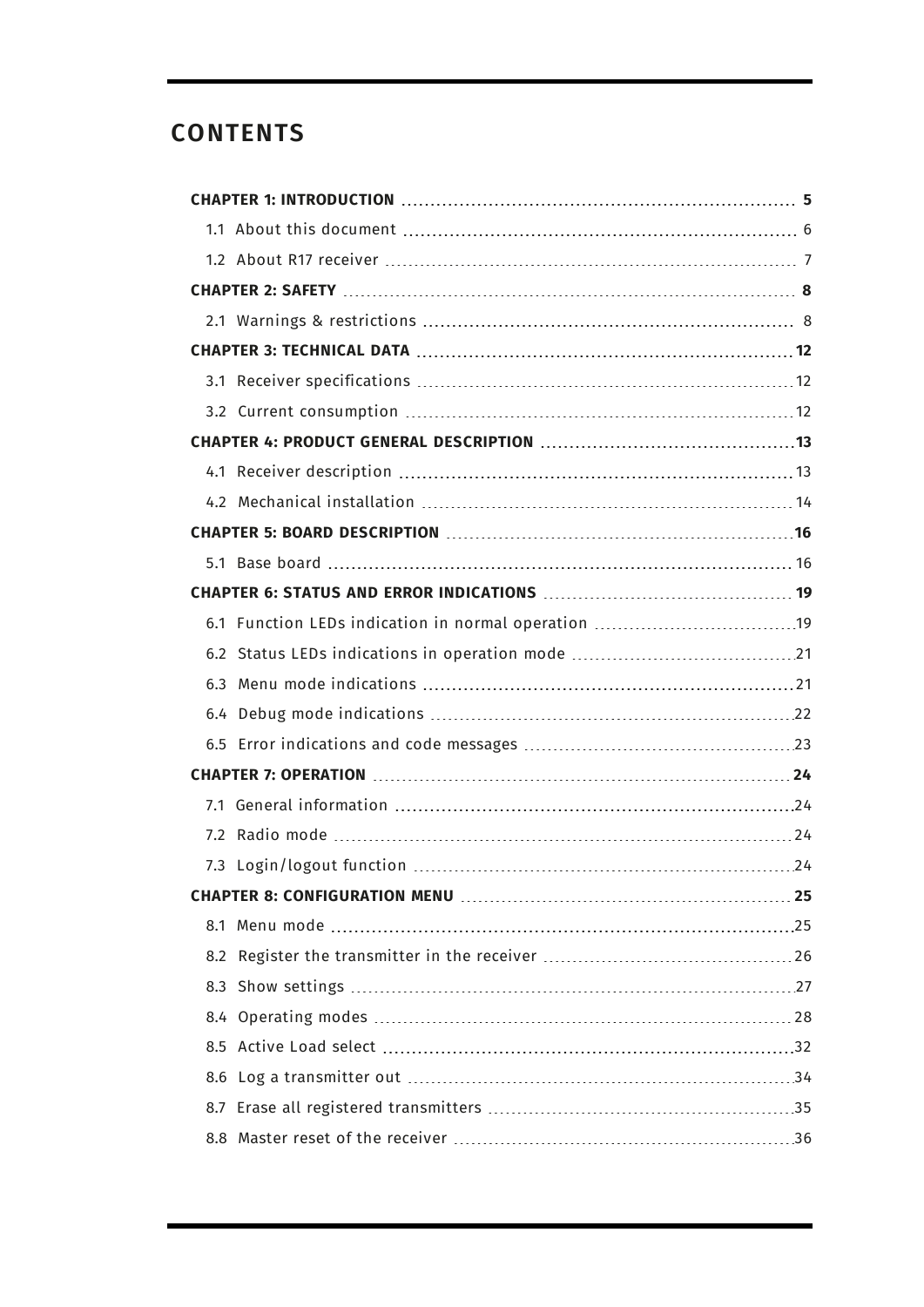| CHAPTER 9: WARRANTY, SERVICE, REPAIRS, AND MAINTENANCE 37 |  |  |  |  |  |
|-----------------------------------------------------------|--|--|--|--|--|
|                                                           |  |  |  |  |  |
|                                                           |  |  |  |  |  |
|                                                           |  |  |  |  |  |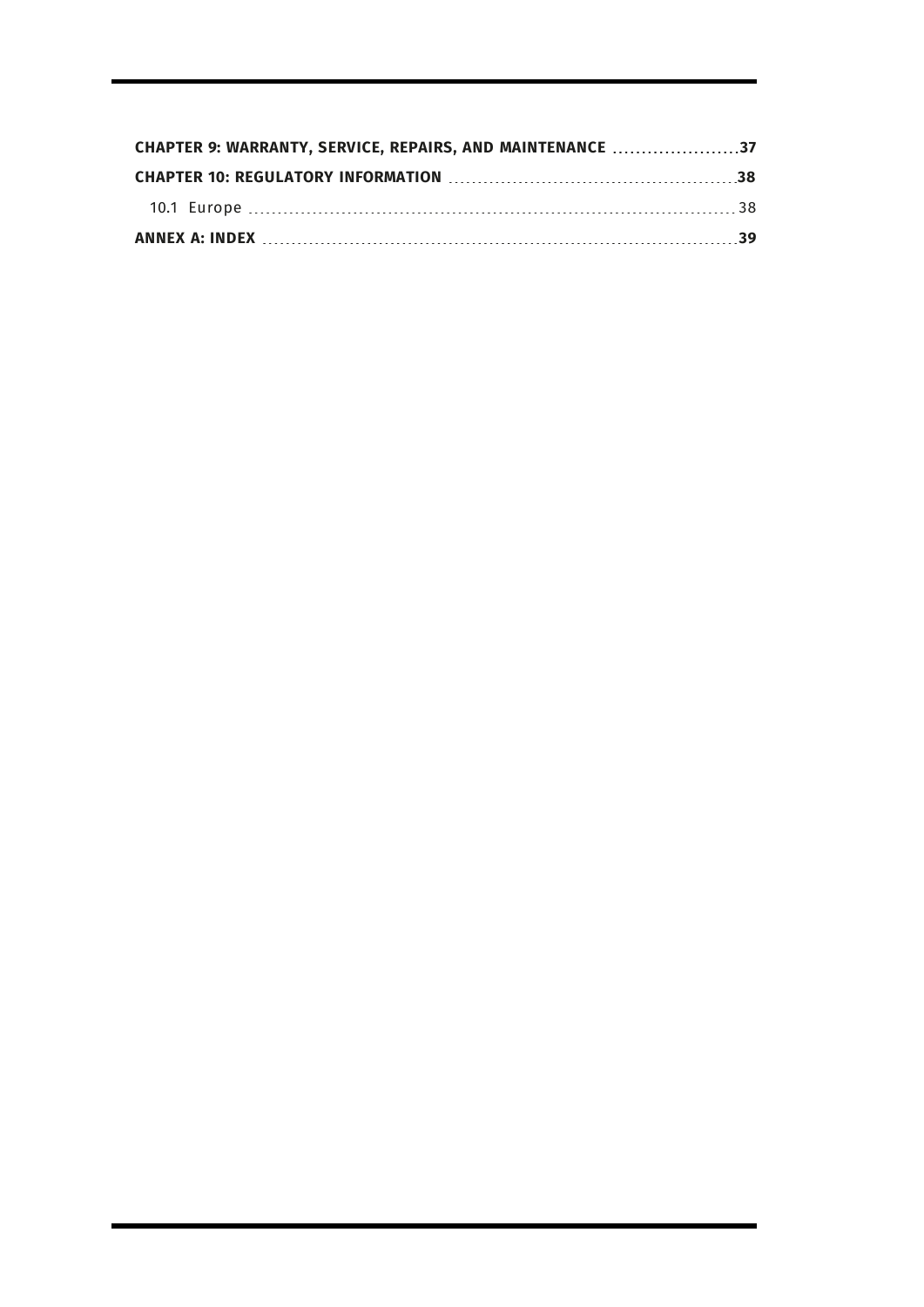# <span id="page-4-0"></span>**CHAPTER 1: INTRODUCTION**

# **Thank you for purchasing a Tele Radio AB product**

**READ ALL INSTRUCTIONS AND WARNINGS CAREFULLY BEFORE MOUNTING, INSTALLING, CONFIGURING AND OPERATING THE PRODUCTS.**

These Installation instructions have been published by Tele Radio AB and are not subject to any warranty. The Installation instructions may be withdrawn or revised by Tele Radio AB at any time and without further notice. Corrections and updates will be added to the latest version of the manual. Always download the Installation instructions from our website, www.tele-radio.com, for the latest available version. Keep the safety instructions for future reference.

**IMPORTANT! These instructions are intended for installers and authorized service and distribution centers. The instructions containing information about the installation and configuration of the radio remote control unit on the machine are NOT intended to be passed on to the end user**. Only information that is needed to operate the machine correctly by radio remote control may be passed on to the end user.

Tele Radio AB remote controls are often built into wider applications. This documentation is not intended to replace the determination of suitability or reliability of the product for specific user applications and should not be used for this purpose. It is the responsibility of any such users or integrators to perform the appropriate and complete risk analysis, evaluation and testing of the products with respect to the relevant specific application or use. Tele Radio AB shall not be responsible or liable for misuse of the information contained herein.

Always refer to the applicable local regulations for installation and safety requirements relating to cranes, hoists, material handling applications, lifting equipment, industrial machinery, and/or mobile hydraulic applications using Tele Radio AB products, e.g.:

- applicable local and industrial standards and requirements,
- applicable occupational health and safety regulations,
- applicable safety rules and procedures for the factory where the equipment is being used,
- user and safety manuals or instructions of the manufacturer of the equipment where Tele Radio AB remote control systems are installed.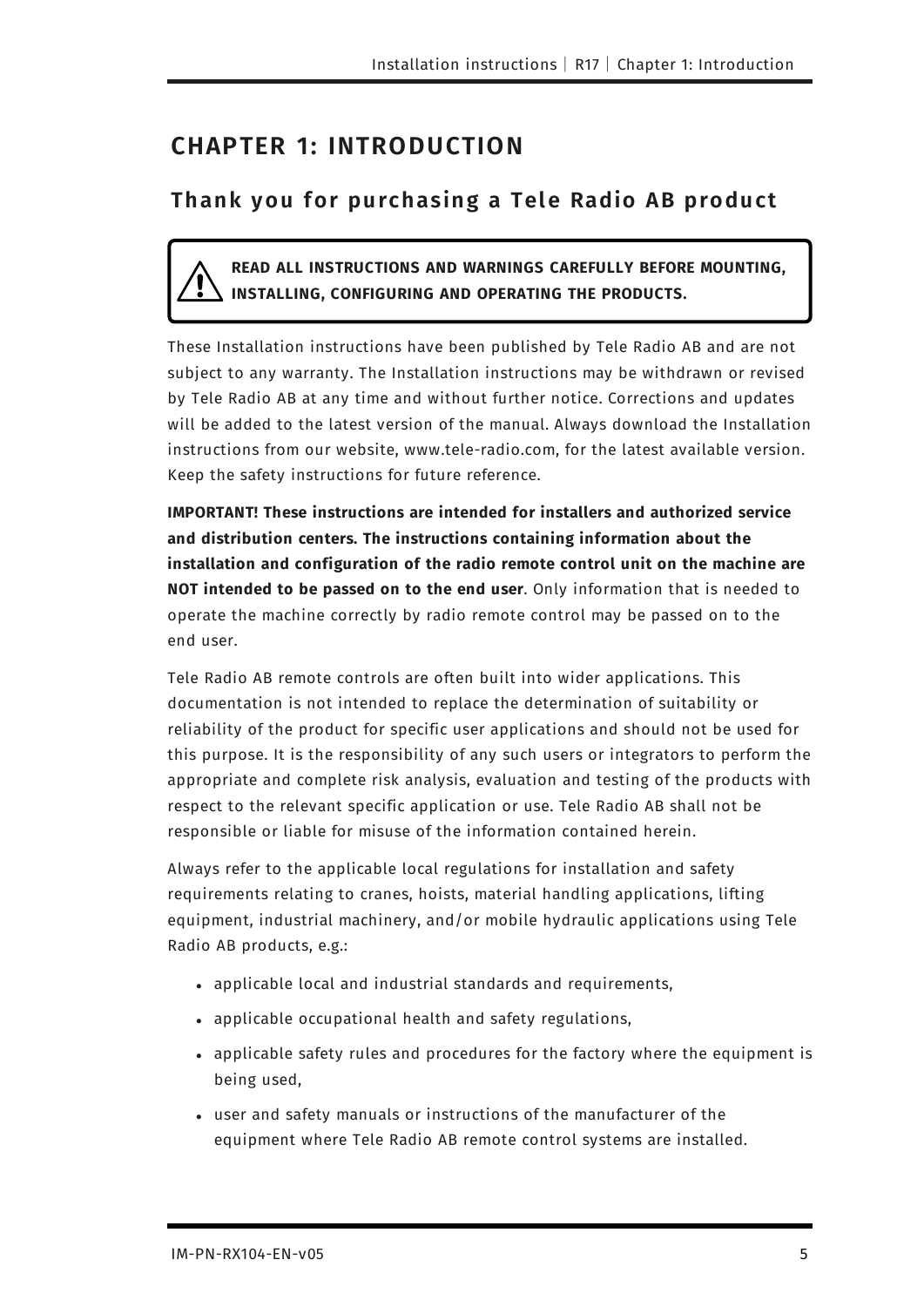Tele Radio AB Installation instructions do not include or address the specific instructions and safety warnings of the end product manufacturer.

<span id="page-5-0"></span>Tele Radio AB products are covered by a warranty against material, construction, or manufacturing faults. See ["Chapter 9: Warranty, service, repairs, and maintenance"](#page-36-0).

# **1.1 About this document**

Before installing or operating the product, read the corresponding documentation carefully.

Tele Radio AB's product range is composed of transmitters, receivers, and accessories intended for use together as a system.

These Installation instructions cover general safety issues, main technical specifications, standard installation, configuration and operating instructions, and general troubleshooting. Images shown in this document are for illustrative purposes only.

Please report any error or omission in this document, as well as any improvement or amendment suggestion to td@tele-radio.com.

### 1.1.1 COPYRIGHT

Information in this document is subject to change without notice. No part of this publication may be reproduced, stored in a retrieval system, or transmitted in any form or by any means, electronic, photographic, mechanical (including photocopying), recording or otherwise for any purpose other than the purchaser's personal use without the written permission of Tele Radio AB.

### 1.1.2 TERM AND SYMBOL DEFINITIONS

The capitalized terms and symbol used herein shall have the following meaning:

- WARNING: indicates a hazardous situation which, if not avoided, could result in death or serious injury.
- <sup>l</sup> CAUTION: indicates a hazardous situation which, if not avoided, will result in minor or moderate injury.
- IMPORTANT: is used for information that requires special consideration.
- NOTE: is used to address practices not related to physical injury.



This symbol is used to call attention to safety messages that would be assigned the signal words "WARNING" or "CAUTION".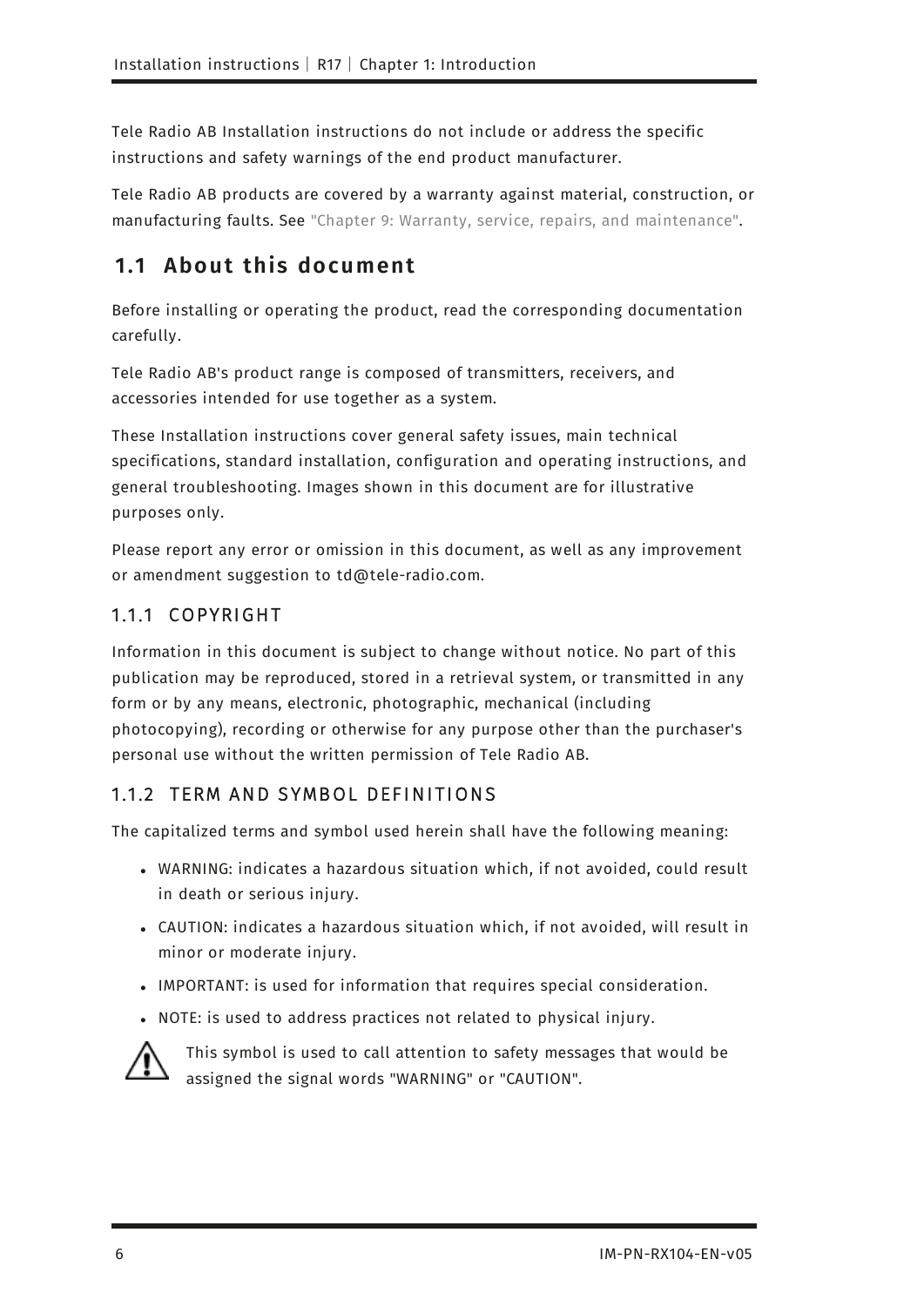### <span id="page-6-0"></span>**1.2 About R17 receiver**

Tele Radio AB's remote control systems are suitable for a wide variety of applications for e.g. stationary or mobile equipments, hydraulic machines, construction, forestry or agriculture equipments and more. Tele Radio AB's transmitters and receivers are highly customizable and can be configured to suit the most wide-ranging application requirements & usage habits.

R17 receivers have simplex communication with support for duplex and can work in either discontinuous or continuous mode.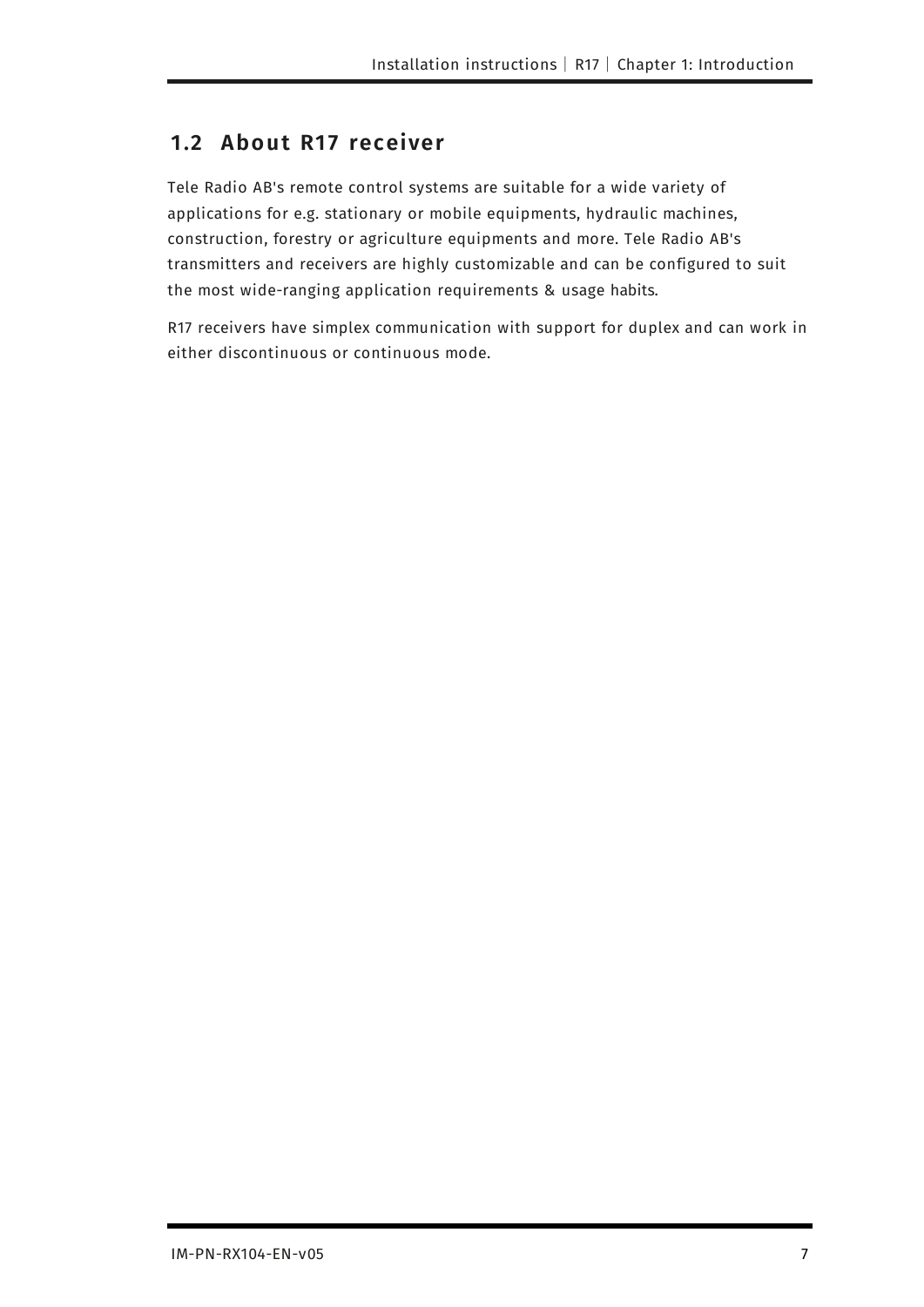# <span id="page-7-1"></span><span id="page-7-0"></span>**CHAPTER 2: SAFETY**

### **2 .1 W arnings & restrictions**

**Carefully read through the following safety instructions before proceeding with the installation, configuration, operation, or maintenance of the product. Failure to follow these warnings could result in death or serious injury.**

This product must not be operated without having read and understood the Installation instructions and having received the appropriate training. The purchaser of this product has been instructed how to handle the system safely. The following information is intended for use as a complement to applicable local regulations and standards.

**IMPORTANT! Tele Radio AB remote controls are often built into wider applications. These systems should be equipped with:**

- **a wired emergency stop where necessary**
- **a brake**
- <span id="page-7-2"></span> **• an audible or visual warning signal**

### 2.1.1 INSTALLATION AND COMMISSIONING

**IMPORTANT! Only licensed or qualified personnel should be permitted to install the product.**

**This radio system must not be used in areas where there is a risk of explosion.**

**Always switch off all electrical power from the equipment before installation procedure.**



**To utilize the safety features of the system, use the stop relays in the safety circuitry of the object/ equipment to be controlled.**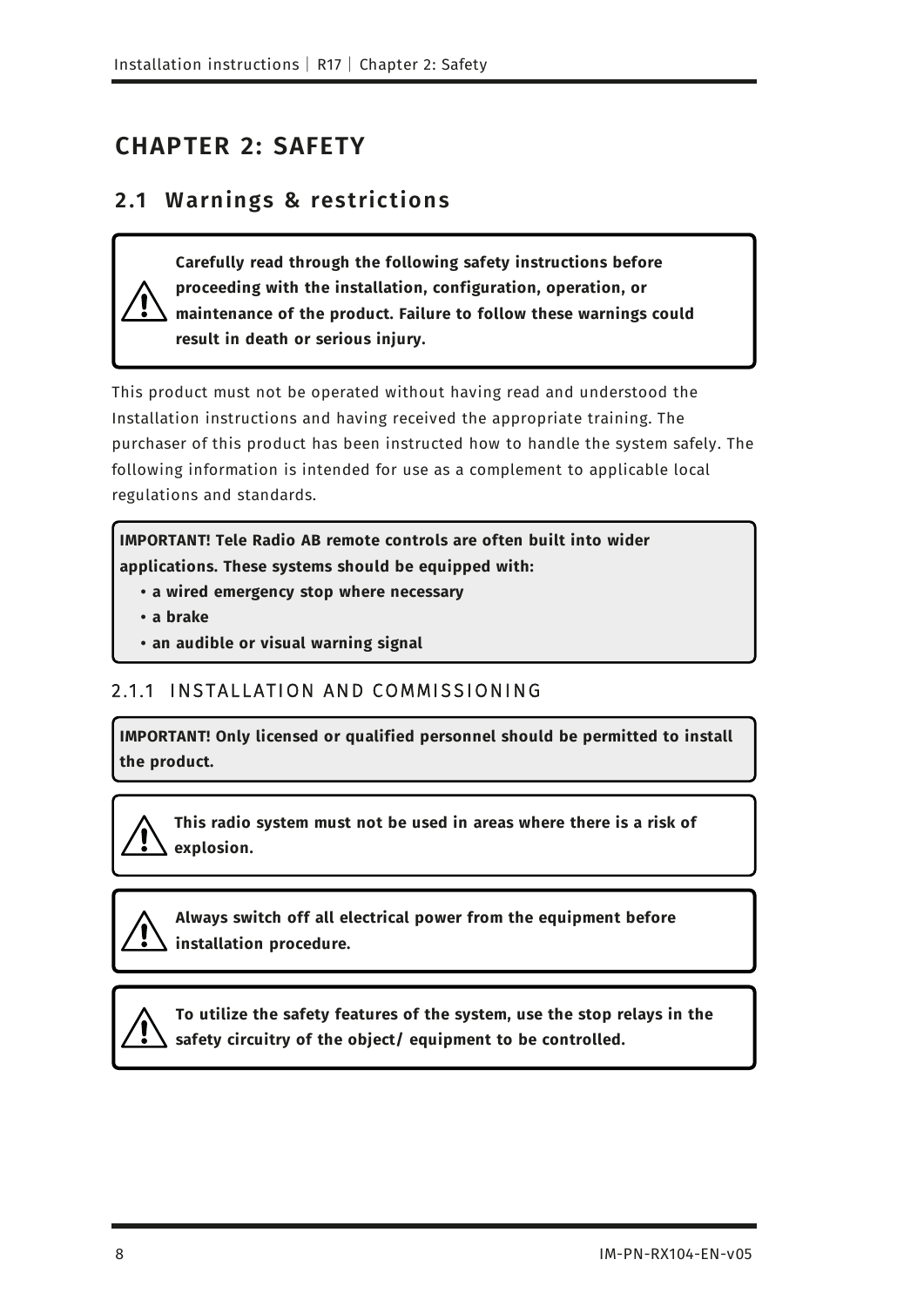**When the equipment controlled by the receiver's standard relays is connected via the stop relays, make sure that the maximum current through the stop relays is still within the specifications. Contact your representative for assistance.**

#### **RISK OF UNINTENDED EQUIPMENT OPERATION**

**Only transmitters that are intended for use should be registered in the receiver.**

**Failure to follow these instructions could result in death, serious injury, or equipment damage.**

#### **RISK OF ELECTRIC SHOCK**

**The receiver must only be opened by qualified installers or authorized personnel.** 



**Make sure the power supply is switched off before opening the receiver. Failure to follow these instructions could result in death, serious injury, or equipment damage.**

- **.** The receiver must be securely attached and located where it will not **be hit by e.g. any moving parts.**
- **.** Do not install the product in areas affected by strong vibrations
- **.** Cable glands and vent plugs must face downwards to prevent water **ingress.**



- **Ensure that the power supply is connected to the correct terminals.**
- <sup>l</sup> **Ensure that flexible cords and cables are not damaged through friction or stress.**
- <sup>l</sup> **Do not use damaged cables.**
- **Ensure cables and connectors do not hang loose.**
- The receiver is designed to withstand normal weather conditions but should be protected from extreme conditions.
- Mount the receiver in a location where the LEDs are easily visible and the buttons on the receiver accessible.
- Make sure to install available accessories inside or on the receiver before permanently installing the receiver. A permanent installation of the product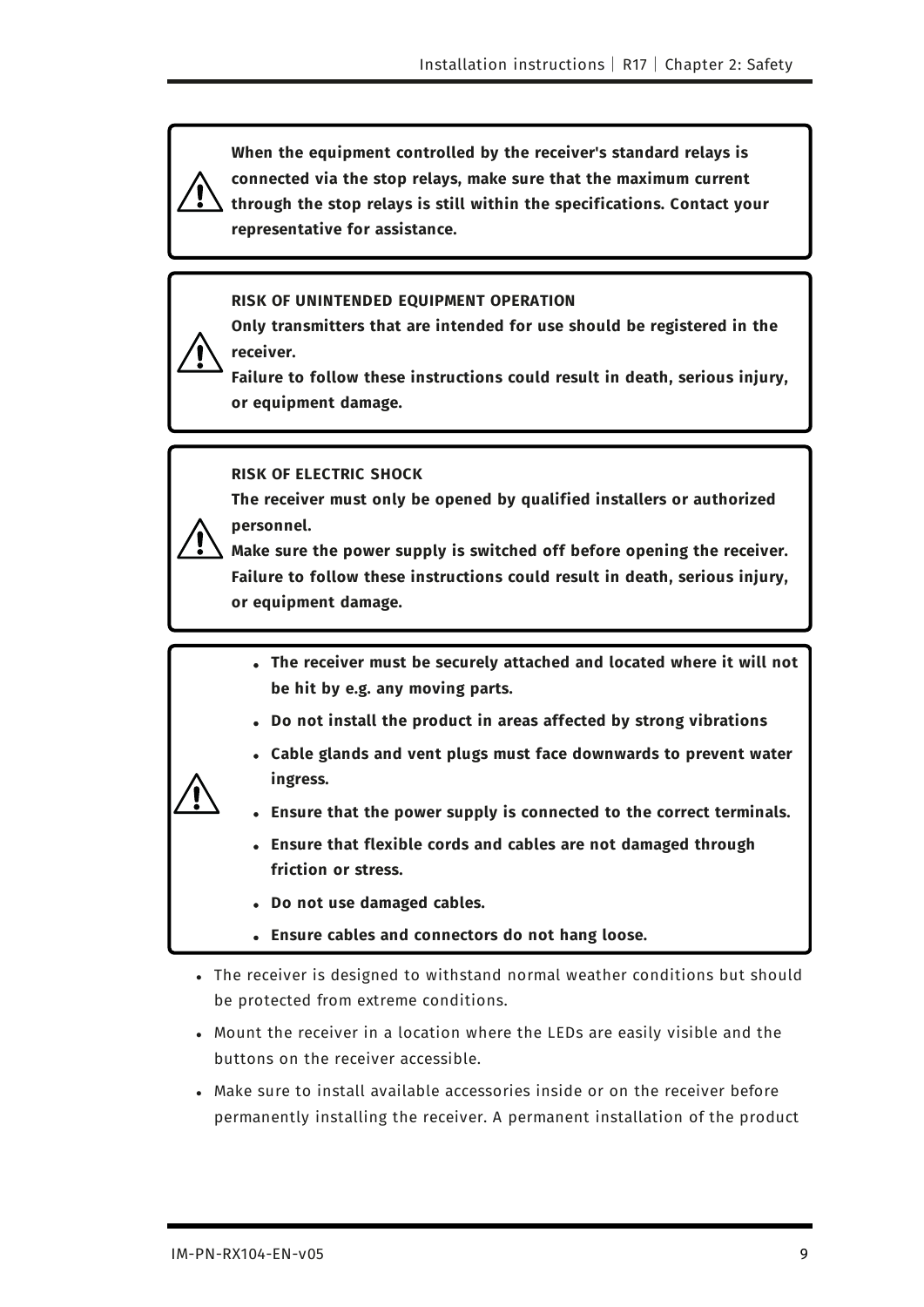must include fuse protection of the equipment and cables against short circuits.

### <span id="page-9-1"></span>2.1.2 OPERATION

**Only qualified personnel should be permitted to access the transmitter and operate the equipment.**

- **.** Make sure that the user satisfies the age requirements in your **country for operating the equipment.**
- **Make sure that the user is not under the influence of drugs, alcohol and medications.**
- **.** Make sure that the user knows and follows operating and **maintenance instructions as well as all applicable safety procedures and requirements.**

The user should:

|  | • Always test the transmitter stop button before operating it. This test<br>should be done on each shift, without a load.                     |
|--|-----------------------------------------------------------------------------------------------------------------------------------------------|
|  | • Never use a transmitter if the stop button is mechanically<br>damaged.Contact your supervisor or representative for service<br>immediately. |
|  | • Never leave the transmitter unattended.                                                                                                     |
|  | • Always switch the transmitter off when not in use. Store in a safe<br>place.                                                                |

<sup>l</sup> **Keep a clear view of the work area at all times.**

### <span id="page-9-0"></span>2.1.3 MAINTENANCE

**Before maintenance intervention on any remote controlled equipments:**

- **always remove all electrical power from the equipment.**
- **always follow lockout procedures.**
- Keep the safety information for future reference. Always download the Installation instructions from our website, www.tele-radio.com, for the latest available version.
- If error messages are shown, it is very important to find out what caused them. Contact your representative for help.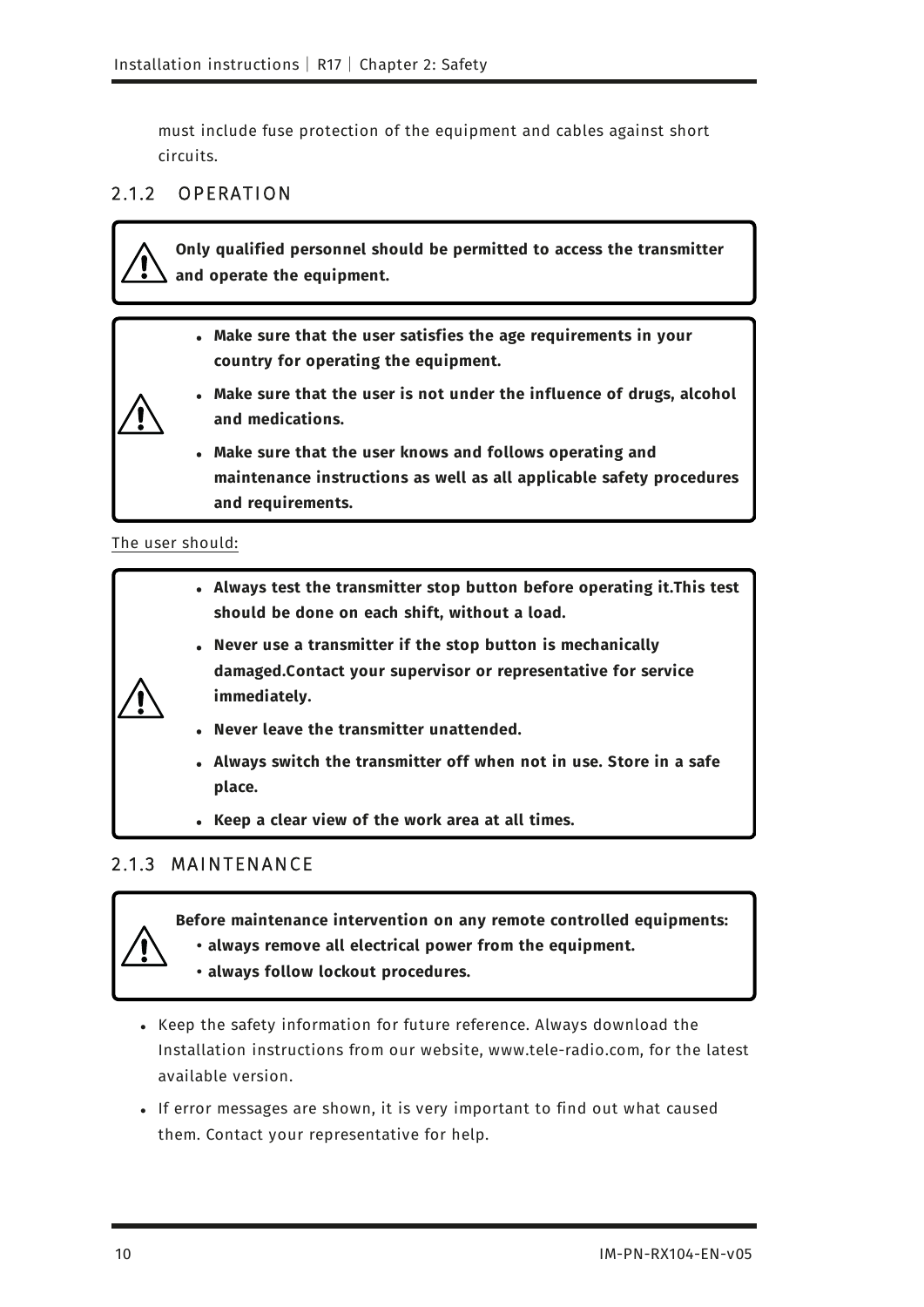- The functionality of the stop button should be tested at least after every 200 hours' use.
- If the stop button is mechanically damaged, do not use the transmitter. Contact your supervisor or representative for service immediately.
- Keep contacts and antennas clean.
- Wipe off dust using a clean, slightly damp cloth.
- Never use cleaning solutions.
- Check the encapsulation, foils and cable for damages. If the encapsulation or foil is damaged, moisture can cause serious damage to the electronics.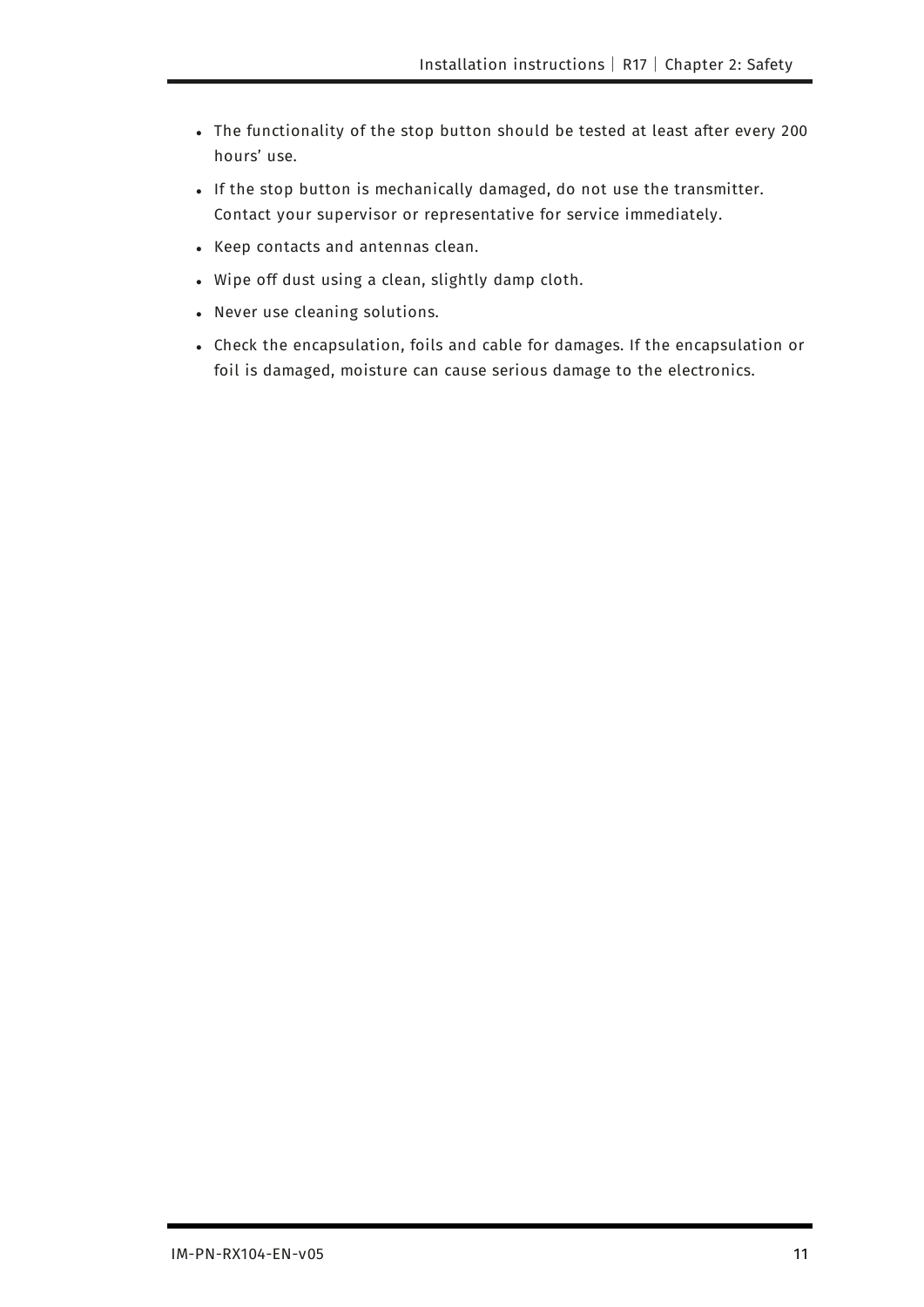# <span id="page-11-1"></span><span id="page-11-0"></span>**CHAPTER 3: TECHNICAL DATA**

# **3 .1 Receiver specif ications**

<span id="page-11-7"></span><span id="page-11-5"></span><span id="page-11-4"></span><span id="page-11-3"></span>

| Input power                            | l7–32 V DC                         |
|----------------------------------------|------------------------------------|
| Frequency band                         | 2405-2480 MHz                      |
| Number of channels                     | 16 (channel 11-26)                 |
| Radio communication                    | Simplex                            |
| Max. number of registered transmitters | 8                                  |
| Number of transistor outputs*          | 4                                  |
| Number of digital inputs               | 8                                  |
| IP code                                | <b>IP65</b>                        |
| Dimensions                             | 96 x 54 x 38 mm / 3.8 x 2 x 1.5 in |
| Weight                                 | Max. 200 g / 0.44 lbs              |
| Operating temperature                  | $-20+55$ °C / $-4+130$ °F          |
| Antenna                                | Internal antenna                   |

<span id="page-11-6"></span><span id="page-11-2"></span>\* Maximum continuous current for a transistor is 3 A. Maximum intermittent current for a transistor is 10 A (at 25 °C).

# **3 .2 C u rrent consu mption**

| Input power | Typical* |
|-------------|----------|
| 12 VDC      | 140 mA   |
| 24 VDC      | 40 mA    |

\*Receiver powered, no loads added.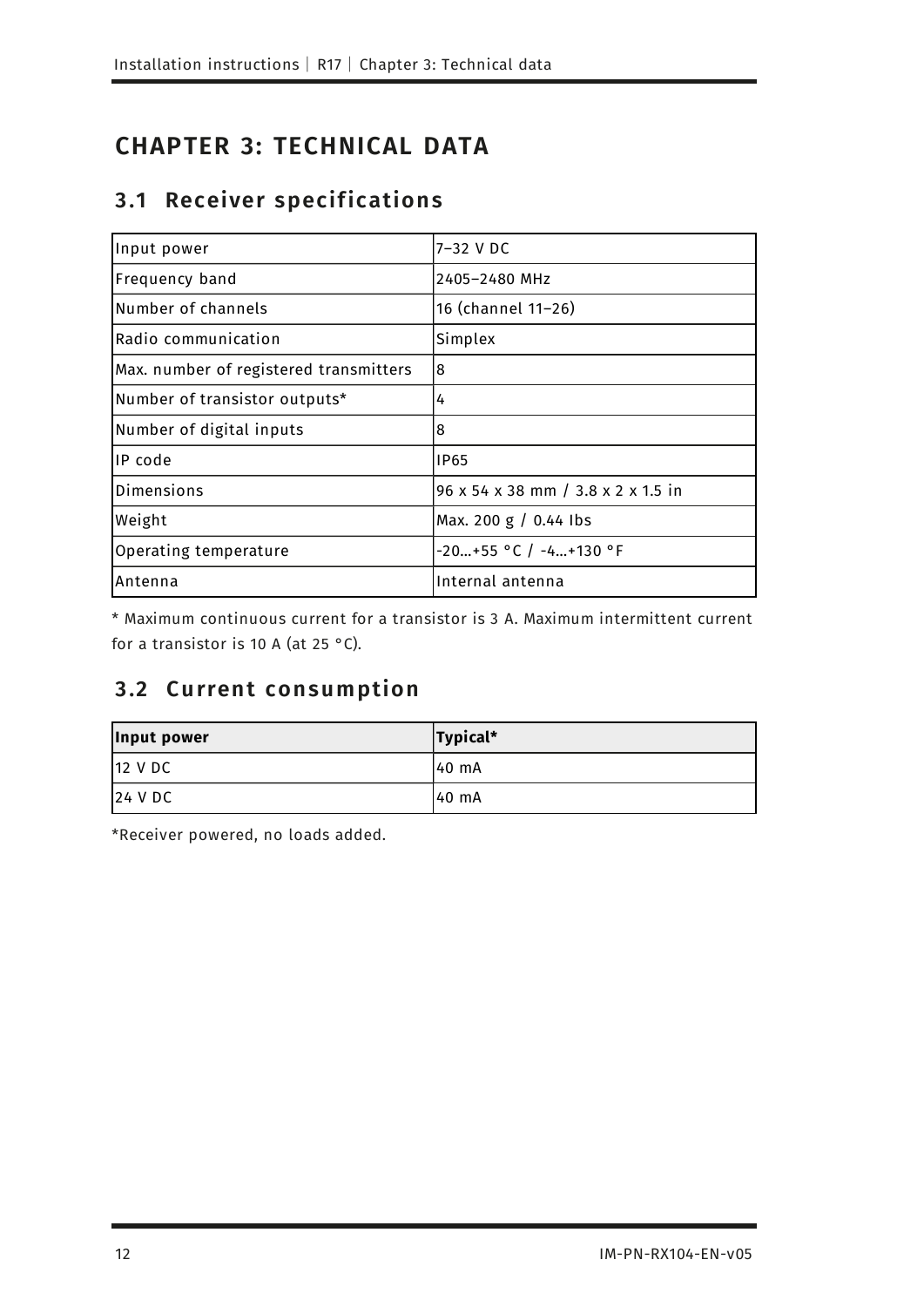# <span id="page-12-0"></span>**CHAPTER 4: PRODUCT GENERAL DESCRIPTION**

<span id="page-12-1"></span>The pictures shown in this chapter are for illustrative purposes only.

# **4.1 Receiver description**



1. Power cable gland (M12x1.5)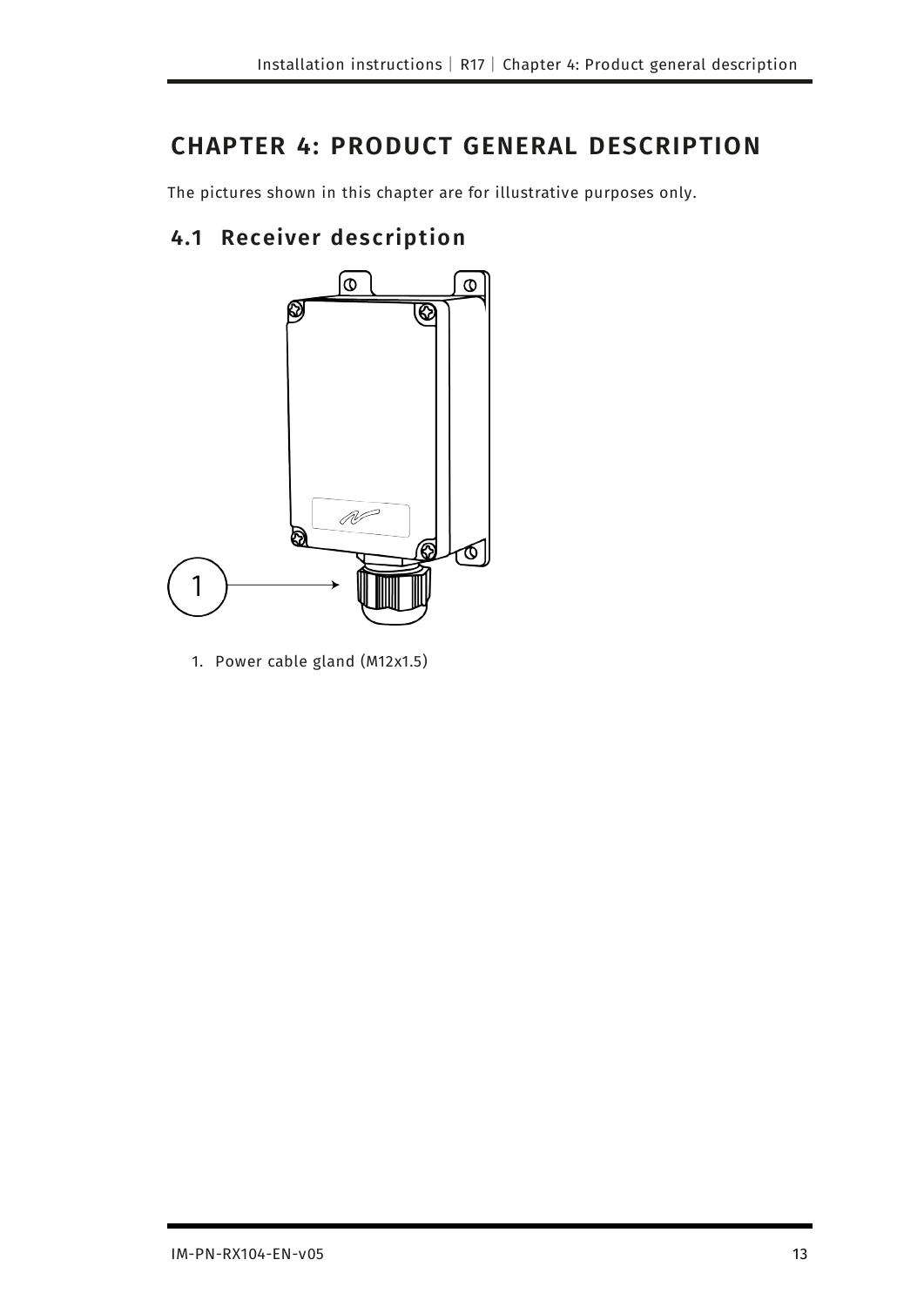# <span id="page-13-0"></span>**4.2 Mechanical installation**

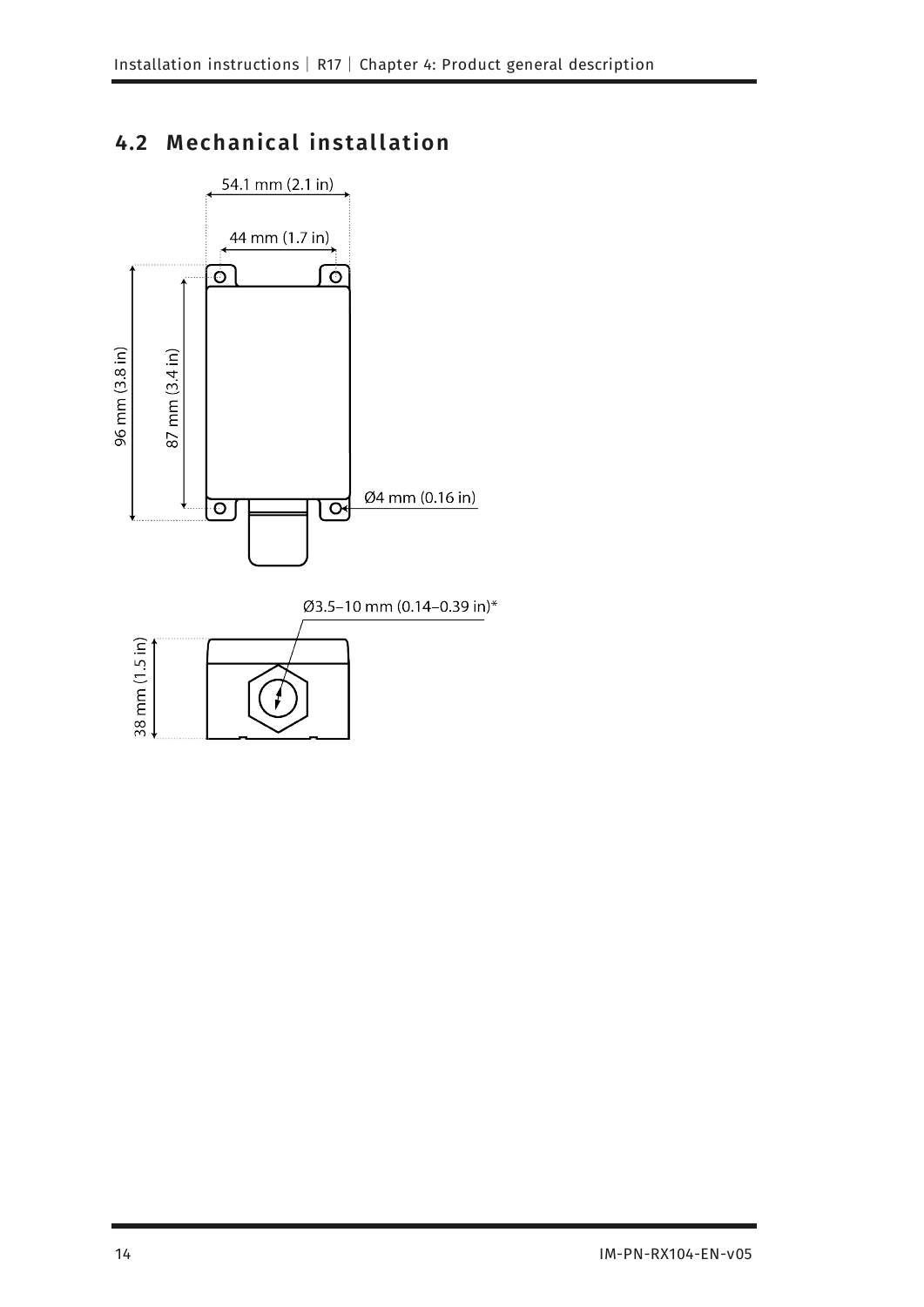### <span id="page-14-0"></span>4.2.1 INSTALLATION PRECAUTIONS

#### **RISK OF ELECTRIC SHOCK**

**The receiver must only be opened by qualified installers or authorized personnel.** 



**Make sure the power supply is switched off before opening the receiver. Failure to follow these instructions could result in death, serious injury, or equipment damage.**

#### **IMPORTANT! Only authorized personnel should install the product.**

Only correct installation complies with the safety levels for the product.

- A permanent installation of the receiver must include fuses in order to protect the equipment and cables from short circuit.
- The receiver must be installed vertically, on a flat and rigid surface, with the cable at the bottom.
- Install the receiver in a location where it is easily visible.
- <sup>l</sup> Consider the wiring limitation and the radio communication limitation to choose the receiver location.
- Ensure no obstacle is impairing the radio communication performance between the receiver and the transmitter.
- The receiver must not be installed inside closed metal containers.
- Make sure any accessories inside or on the receiver are installed before permanently installing the receiver.
- Test the equipment before installing the receiver permanently.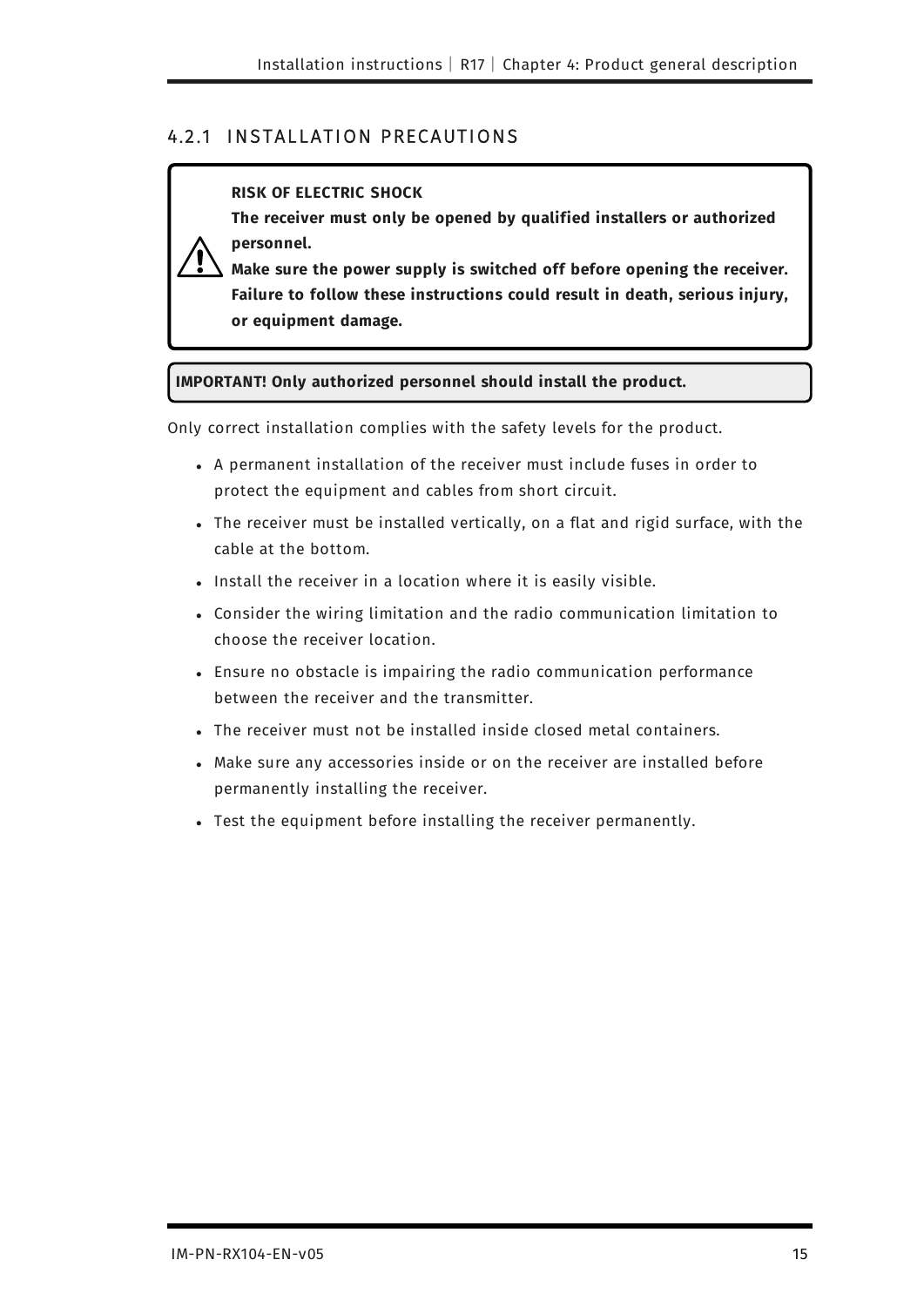# <span id="page-15-0"></span>**CHAPTER 5: BOARD DESCRIPTION**

NOTE: The pictures shown in this chapter are for illustrative purposes only.

#### **RISK OF ELECTRIC SHOCK**

**The receiver must only be opened by qualified installers or authorized personnel.** 

**Make sure the power supply is switched off before opening the receiver. Failure to follow these instructions could result in death, serious injury, or equipment damage.**

<span id="page-15-1"></span>**IMPORTANT! Only experienced electronic technicians should add and map expansion boards and inputs/outputs.**

### **5.1 Base board**

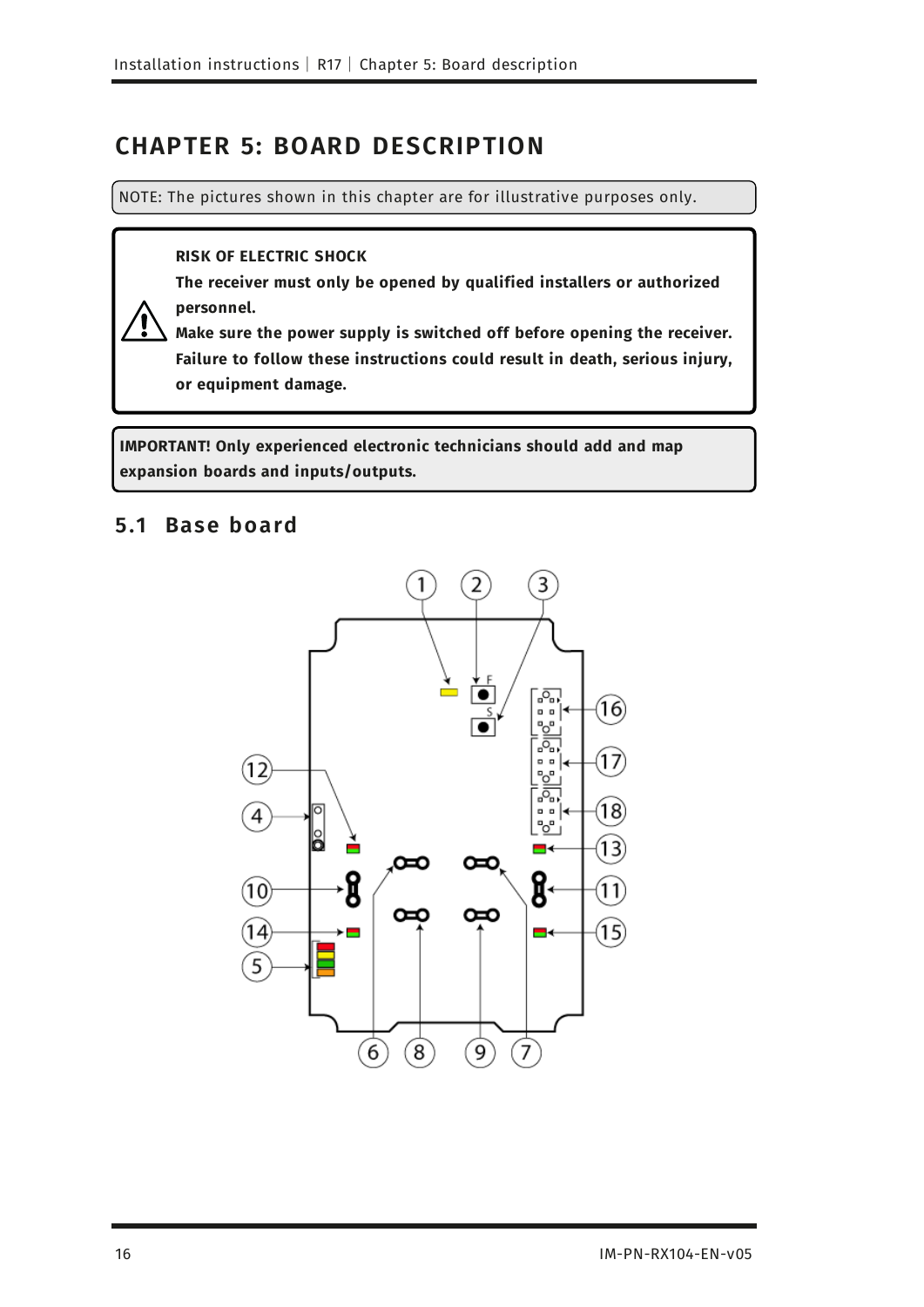- 1. Power LED (yellow)
- 2. **Function** button (cancel)
- 3. **Select** button (OK)
- 4. Programming contact
- 5. Function LEDs  $(5 = red, 6 = yellow, 7 = green,$  $8 = \text{orange}$ )
- 6. Transistor output1\*
- 7. Transistor output 2\*
- 8. Transistor output 3\*
- 9. Transistor output 4\*
- \* Blade terminal (4.8 mm, male)
- 10. Input power GND\*
- 11. Input power 12–24 V DC\*
- 12. Status LED 1, for transistor output 1
- 13. Status LED 2, for transistor output 2
- 14. Status LED 3, for transistor output 3
- 15. Status LED 4 for transistor output 4
- 16. J11. Connector for DI\*\*
- 17. J9. Connector for DI\*\*
- 18. J8. Connector for DI\*\*

\*\* For applications requiring **Operating modes** other than 1 or 2.

#### 5.1.1 TERMINAL BLOCKS J11 - J8

NOTE: J11– J8 connectors are deactivated by default. Contact your representative for assistance.

#### <span id="page-16-0"></span>*Terminal block for digital inputs on the base board - J11*



- 1. GND
- 2. Function button
- 3. Digital input 8
- 4. Select button
- 5. Digital input 7
- 6. Not used

#### *Terminal block for digital inputs on the base board - J9*



- 1. Digital input 6
- 2. Not used
- 3. Digital input 5
- 4. Not used
- 5. Digital input 1
- 6. GND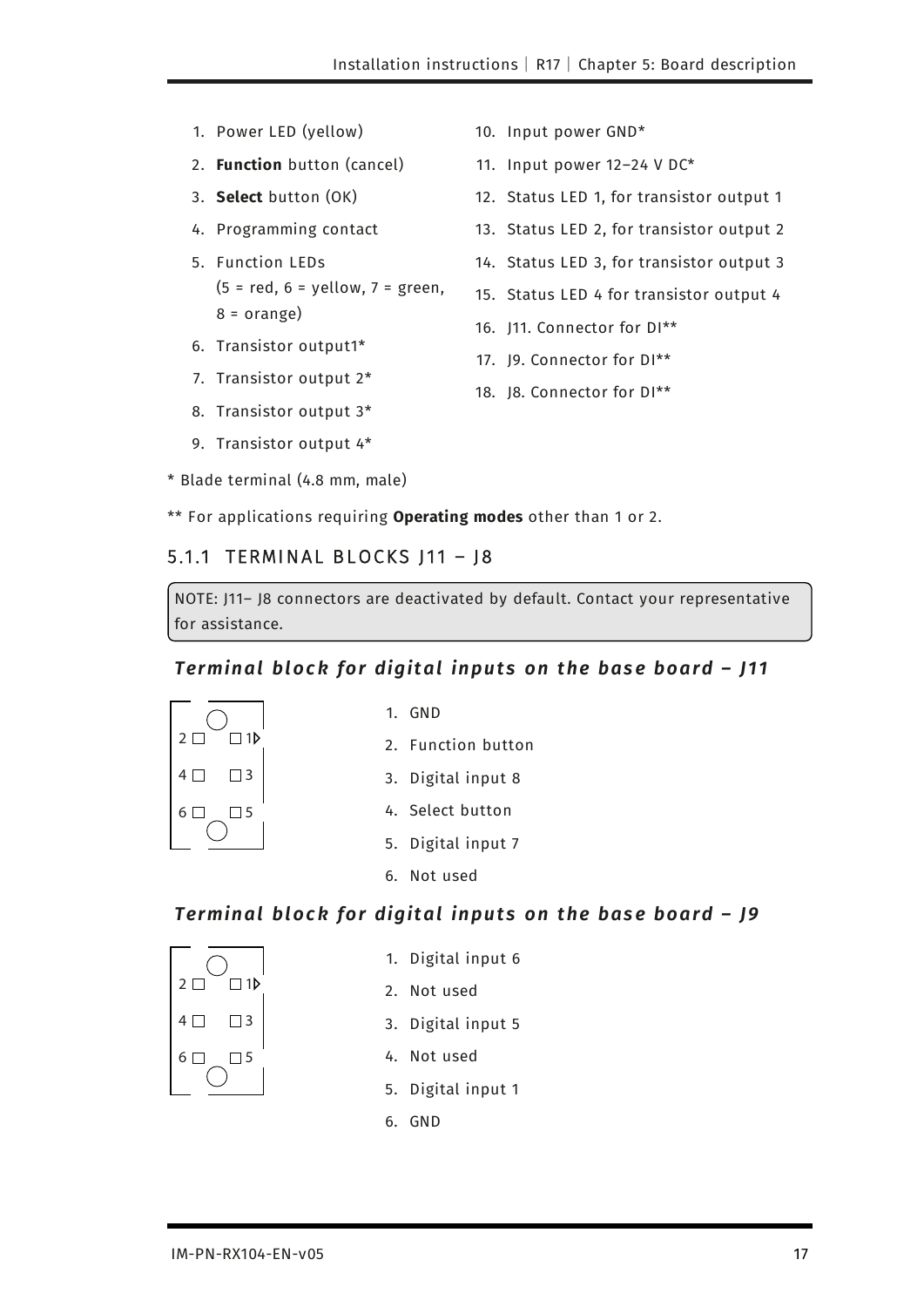# Terminal block for digital inputs on the base board - J8



- 1. Digital input 2
- 2. +3.3 V DC
- 3. Digital input 3
- 4. Supply voltage
- 5. Digital input 4
- 6. GND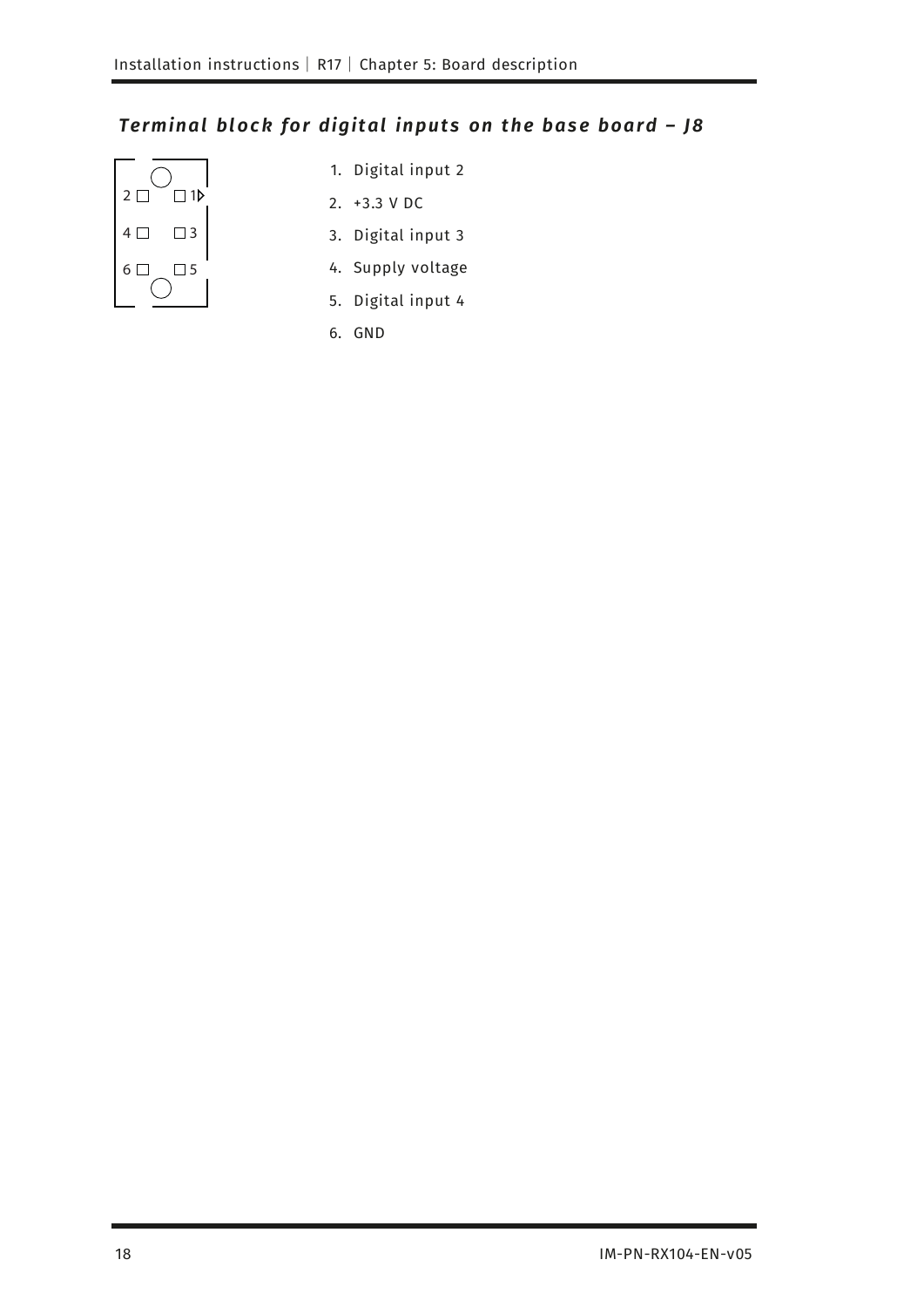# <span id="page-18-0"></span>**CHAPTER 6: STATUS AND ERROR INDICATIONS**



# <span id="page-18-1"></span>**6.1 Fu nction LEDs indication in normal operation**

| <b>LED</b> | Color  | <b>Off</b> | <b>On</b> |        | <b>Flashing Indicates</b>                   |
|------------|--------|------------|-----------|--------|---------------------------------------------|
| (s)        |        |            |           |        |                                             |
| 9          | yellow | ∩          |           |        | No power to the receiver                    |
|            |        |            |           |        | Receiver is powered up                      |
| 5          | red    | Ω          |           |        | No transmitter is registered.               |
|            |        |            |           | Single | One or more transmitters are registered No  |
|            |        |            |           | lflash | lradio link.                                |
|            |        |            |           | Double | One or more transmitters are registered and |
|            |        |            |           | flash  | llogged in. No radio link.                  |
|            |        |            |           | Solid  | lRadio link established.                    |
| 6          | yellow |            |           |        | Receiving a radio packet from a transmitter |
|            |        |            |           |        | other than a Panther.                       |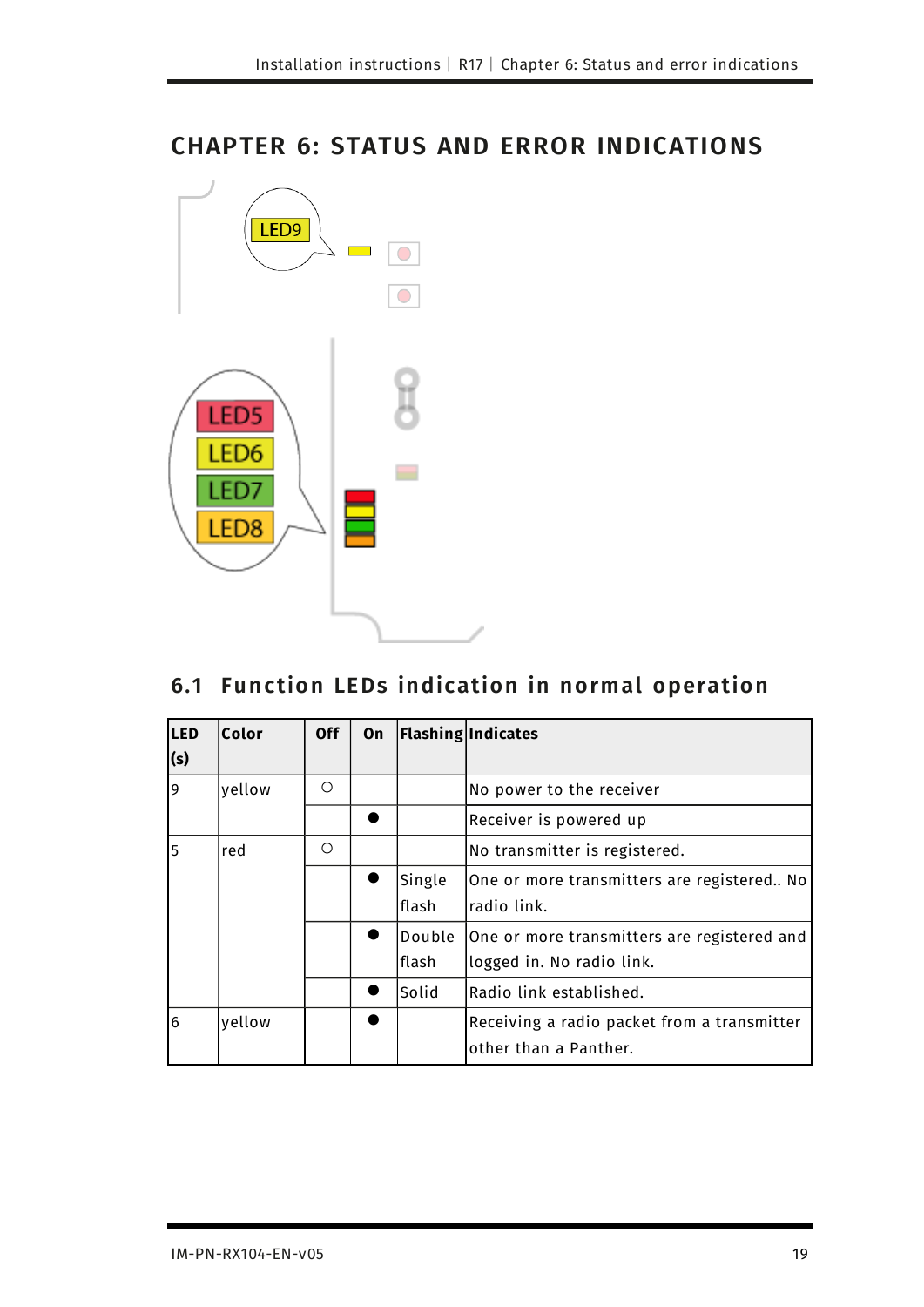| LED              | Color  | <b>Off</b> | On | <b>Flashing Indicates</b>                     |
|------------------|--------|------------|----|-----------------------------------------------|
| (s)              |        |            |    |                                               |
| $6\phantom{a}$   | yellow |            |    | Receiving a radio packet from a transmitter   |
| 7                |        |            |    | set to a different radio mode                 |
|                  | green  |            |    | (discontinuous or continuous) than the        |
|                  |        |            |    | receiver.                                     |
| 6                | yellow |            |    | Receiving a radio packet from a transmitter   |
| 8                | orange |            |    | that is not registered.                       |
| $\overline{7}$   | green  |            |    | Receiving a radio packet, low signal (RSSI).  |
| 8                | orange |            |    | Receiving a radio packet, configuration ID    |
|                  |        |            |    | not accepted.                                 |
| $\overline{7}$   | green  |            |    | Receiving a radio packet, custom ID not       |
|                  |        |            |    | accepted.                                     |
| 8                | orange |            |    |                                               |
| 6                | yellow |            |    | 1. Receiving a radio packet from a registered |
| 7                | green  |            |    | transmitter. The receiver is already          |
| 8                |        |            |    | controlled by another registered              |
|                  | orange |            |    | transmitter.                                  |
|                  |        |            |    | NOTE: "Radio link" must be activated in       |
|                  |        |            |    | the receiver.                                 |
|                  |        |            |    |                                               |
|                  |        |            |    | 2. Load select mode is activated. . Incorrect |
|                  |        |            |    | Load is selected on the transmitter.          |
| 5                | red    |            |    | TRABUS mode activated (PC                     |
| 6                | yellow |            |    | communication).                               |
|                  |        |            |    |                                               |
| 7                | green  |            |    |                                               |
| $\boldsymbol{8}$ | orange |            |    |                                               |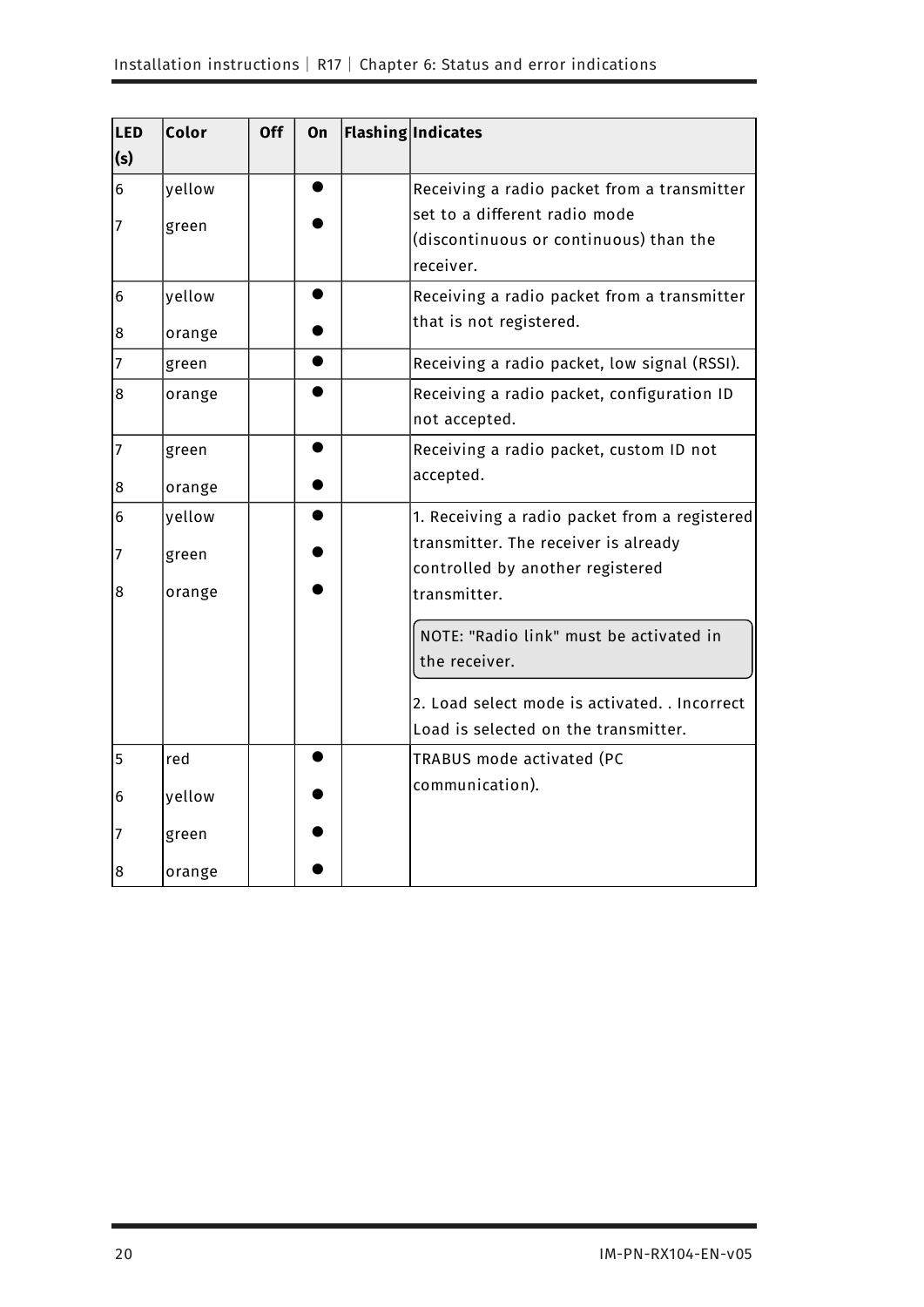# <span id="page-20-0"></span>**6.2 Status LEDs indications in operation mode**

There are four 2-color status LEDs (red/green) for status indication of the transistor outputs.

| <b>Status Color</b><br><b>LEDs</b> |             | lOff | lOn | Flickering Indicates |                                        |
|------------------------------------|-------------|------|-----|----------------------|----------------------------------------|
| $1 - 4$                            |             |      |     |                      | Transistor output High impedance       |
|                                    | red         |      |     |                      | Transistor output High                 |
|                                    | green       |      |     |                      | Transistor output Low                  |
|                                    | red/green   |      |     |                      | Transistor output(s) have switched off |
|                                    | alternately |      |     |                      | due to shortcut or overcurrent         |

### <span id="page-20-1"></span>**6.3 M enu mode indications**

The different menus are identified by the Function LEDs 5–8 according to the following table.

|                  | <b>Function LEDs</b> | Menu             |                  |                                     |
|------------------|----------------------|------------------|------------------|-------------------------------------|
| LED <sub>5</sub> | LED <sub>6</sub>     | LED <sub>7</sub> | LED <sub>8</sub> |                                     |
| (red)            | (yellow)             | (green)          | (orange)         |                                     |
|                  |                      | Ω                | $\circ$          | Register/ erase transmitters        |
| Ω                |                      | Ο                | ∩                | Not used                            |
| ∩                | ∩                    |                  | $\circ$          | Show settings                       |
| ∩                |                      | ∩                |                  | Show/ change Operating mode         |
| ∩                |                      |                  |                  | Active <b>Load select</b> (extended |
|                  |                      |                  |                  | menu)                               |

 $\bullet$ : LED is lit.  $\circ$ : LED is off.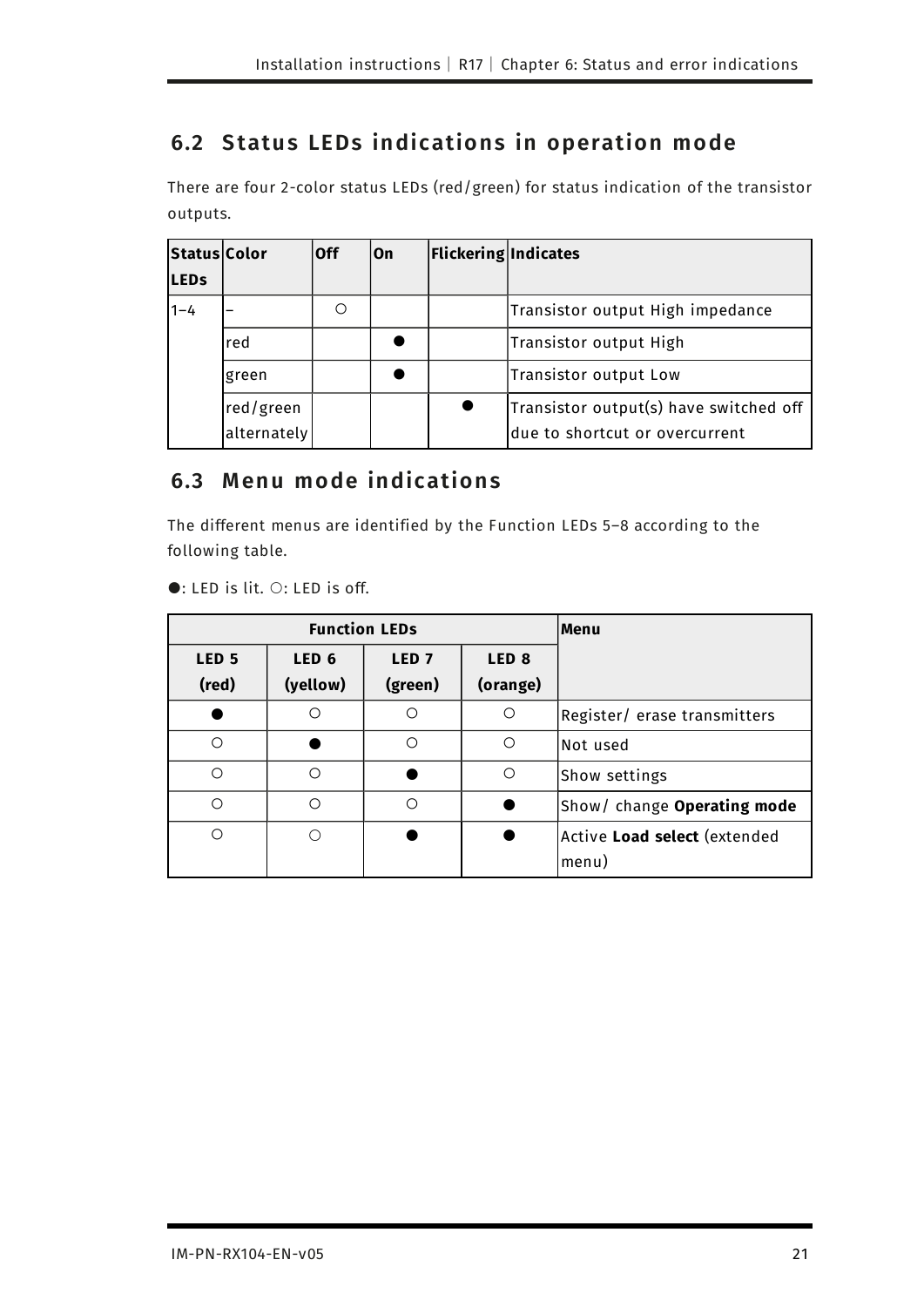# <span id="page-21-0"></span>**6.4 Debug mode indications**

If the debug mode is activated, function LEDs will get new functions according to the following table:

| NOTE: Only use this setting for debug purpose. |       |                             |            |    |                                                                          |
|------------------------------------------------|-------|-----------------------------|------------|----|--------------------------------------------------------------------------|
| <b>Function LEDs Color</b>                     |       | $\vert$ Indication $\vert$  | <b>Off</b> | On | <b>Description</b>                                                       |
| LED <sub>5</sub>                               | red   | Valid<br>packet<br>received | ∩          |    | LED is inverted every time a<br>valid packet is received                 |
| LED <sub>6</sub>                               |       | yellow No button            |            |    | Timeout not reached                                                      |
|                                                |       | timeout                     | $\bigcap$  |    | Timeout reached, zero button<br>information is added to the<br>receiver. |
| LED7                                           | green | Radio link                  |            |    | Radio transmission established.                                          |
|                                                |       |                             | ∩          |    | No radio transmission<br>lestablished.                                   |
| LED 5                                          |       | orange Not used             |            |    |                                                                          |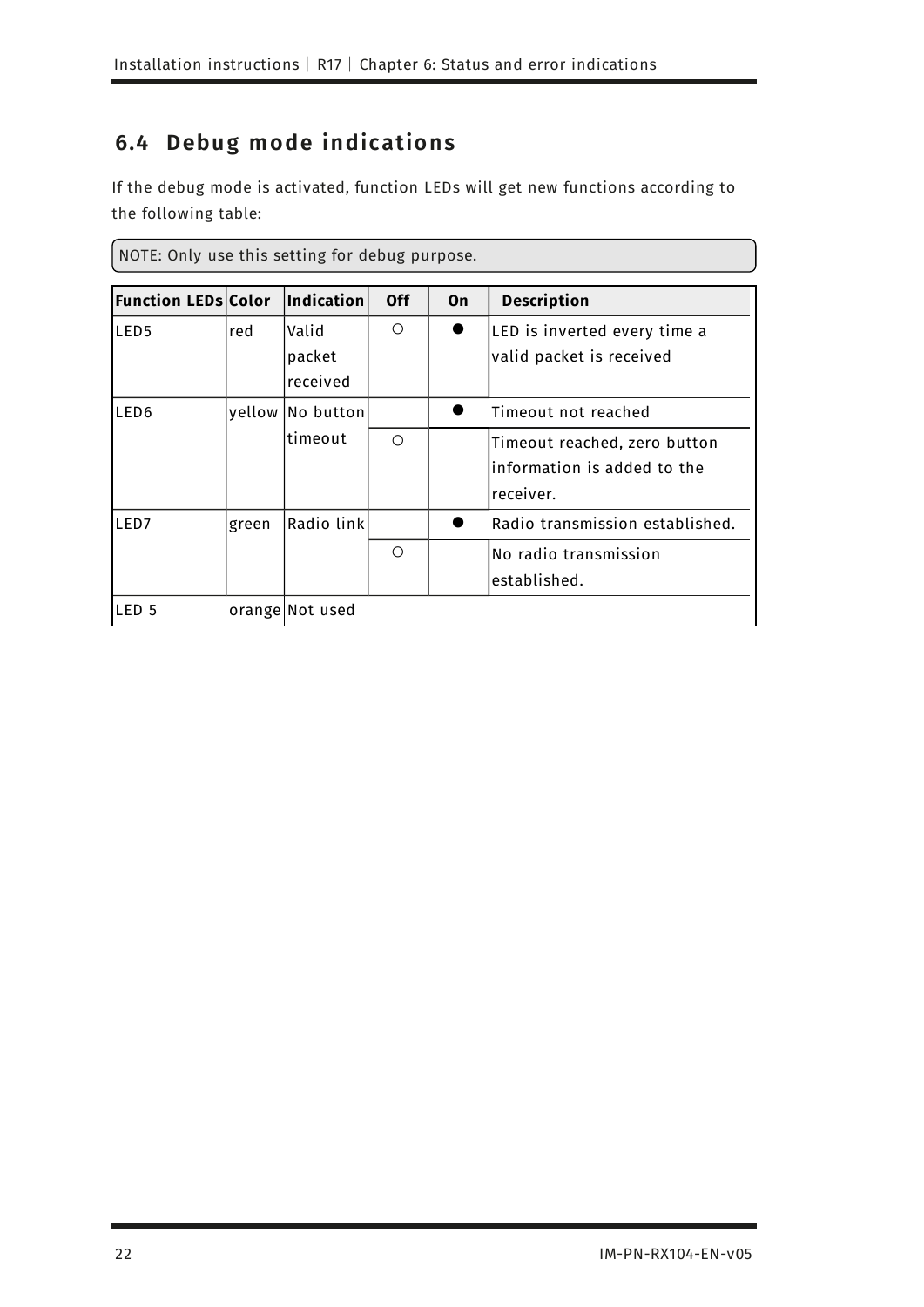### <span id="page-22-0"></span>**6.5 Error indications and code messages**



Write down which status LEDs are lit and contact your representative for assistance.

 $\bullet$ : LED is lit.  $\circ$ : LED is off.

| Status<br>LED <sub>1</sub> | <b>Status</b><br>LED <sub>2</sub> | <b>Status</b><br><b>LED3</b> | <b>Status</b><br>LED4 | Indicates                                                                |
|----------------------------|-----------------------------------|------------------------------|-----------------------|--------------------------------------------------------------------------|
| red                        | red l                             | red l                        | red l                 |                                                                          |
| ∩                          | ∩                                 | ∩                            |                       | Reading of production data failed                                        |
| ∩                          | $\bigcap$                         |                              | $\bigcirc$            | Radio module start-up failed                                             |
| $\bigcirc$                 | ∩                                 |                              |                       | Function block error                                                     |
| ∩                          |                                   | ∩                            | $\bigcirc$            | Invalid operating mode selected                                          |
| ∩                          |                                   | ∩                            |                       | Receiver not locked on channel 11 when using<br>batteryless button (BLB) |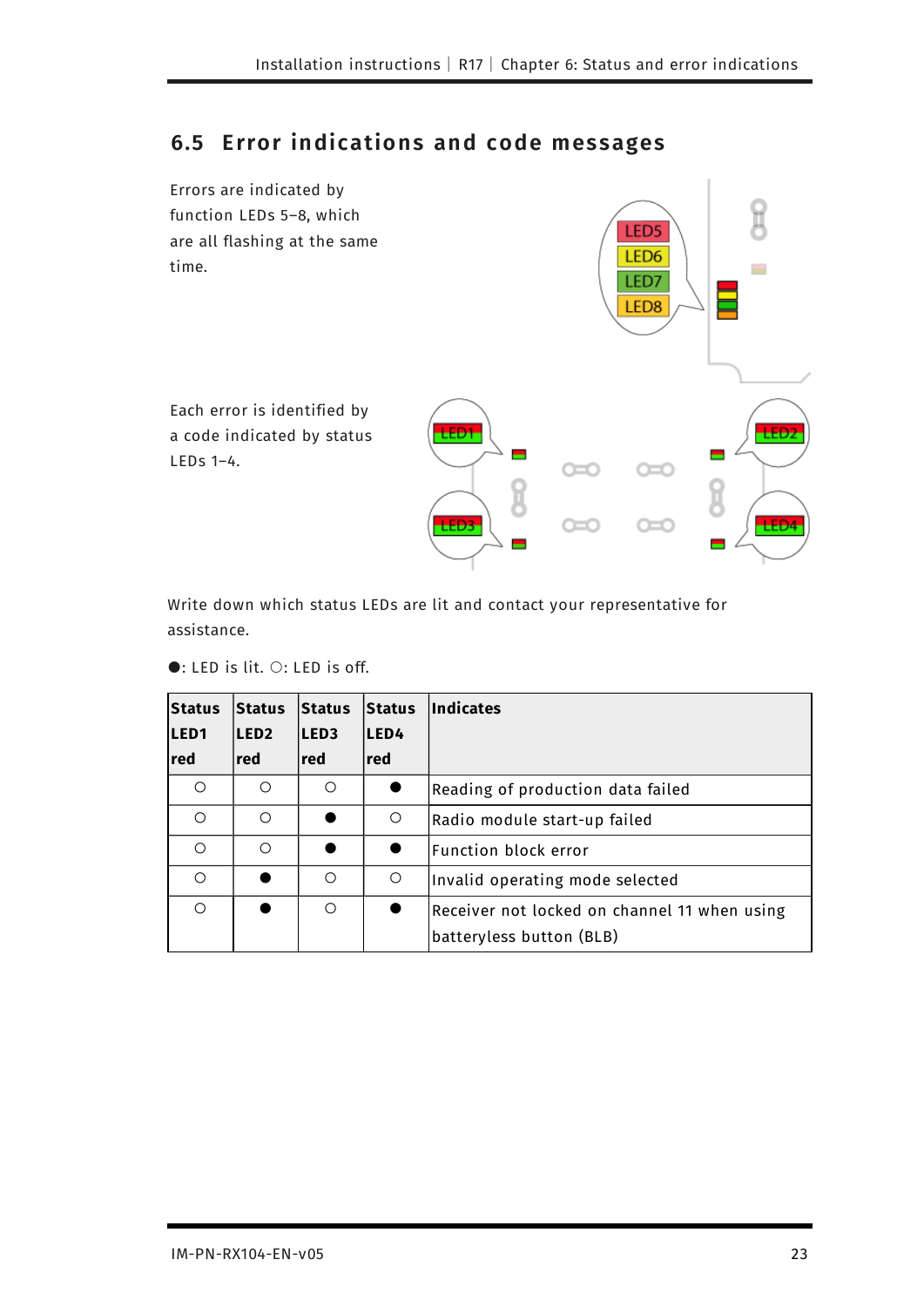# <span id="page-23-1"></span><span id="page-23-0"></span>**CHAPTER 7: OPERATION**

### **7 .1 General inf ormation**

To control a receiver, the transmitter must be registered and logged in to the receiver. If another transmitter is already logged in to the receiver, it must be logged out before a different transmitter can be logged in.

More than one transmitter can be registered in the receiver, but only one transmitter can be logged in at a time.

<span id="page-23-2"></span>NOTE: If more than one transmitter is registered in the same receiver, it is recommended to select the same frequency channel on all transmitters.

# **7 .2 Radio mode**

The radio mode is determined by the selected **Operating mode**.

To establish a radio link between the transmitter and the receiver, both units must be set to the same radio mode.

Some settings can only be selected when the products are transmitting continuously. These settings are indicated with the note "Only for continuous radio mode."

# <span id="page-23-3"></span>**7 .3 Login/ l ogou t f u nction**

NOTE: Only for **continuous** radio mode.

NOTE: The login/logout function cannot be activated/deactivated in the receiver. Contact your representative for assistance.

### **For this receiver, the login/logout function is deactivated by default.**

Logging out means stopping the communication between the transmitter and the receiver, and freeing the receiver for another registered transmitter to log in.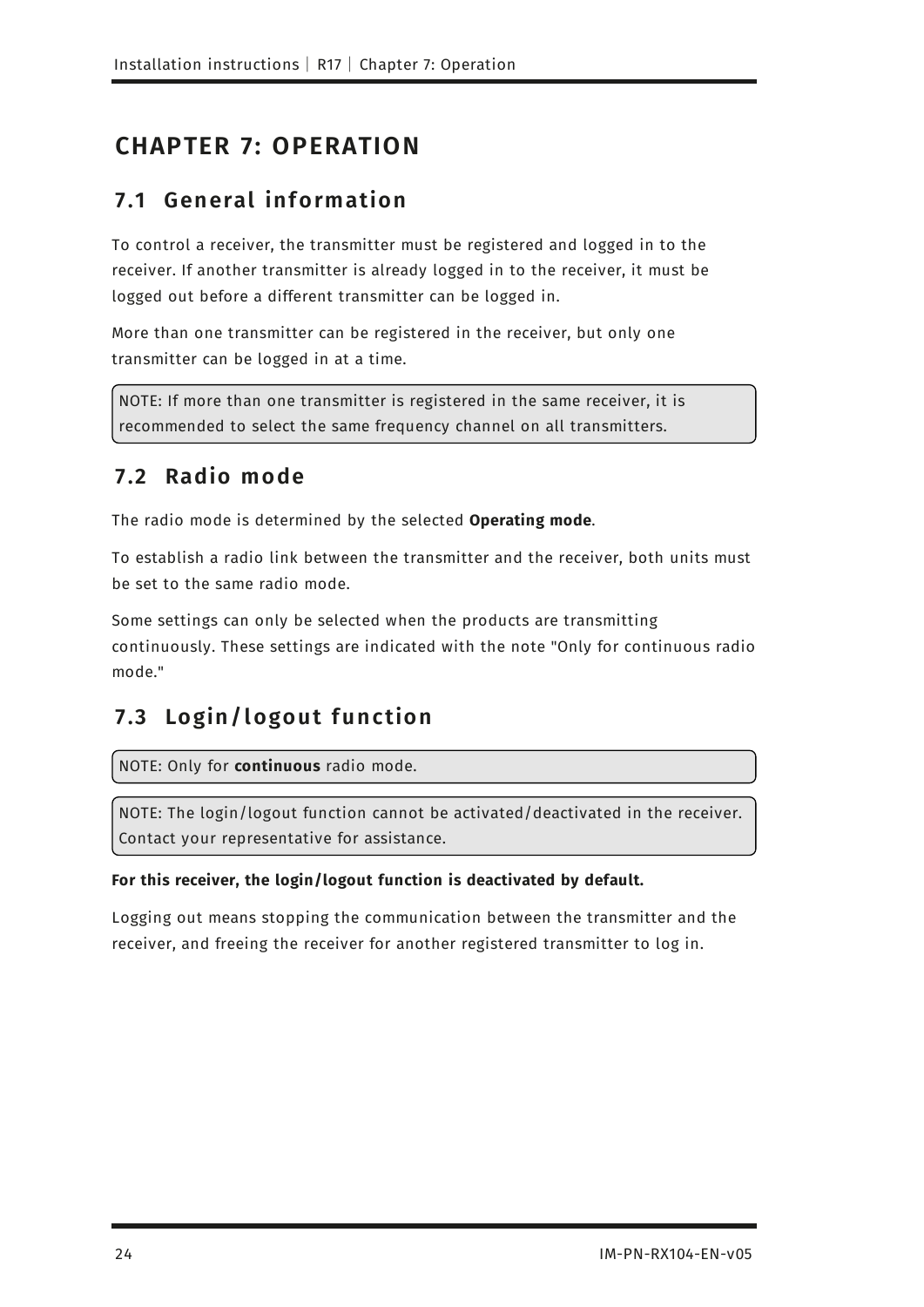# <span id="page-24-0"></span>**CHAPTER 8: CONFIGURATION MENU**

NOTE: The settings described in this chapter apply to R17 receiver with Software version **SW0014-21v08 or higher**.

All configuration settings require access to the receiver circuit board(s).

#### **RISK OF ELECTRIC SHOCK**

**The receiver must only be opened by qualified installers or authorized personnel.** 

**Make sure the power supply is switched off before opening the receiver. Failure to follow these instructions could result in death, serious injury, or equipment damage.**

- 1. Remove the front cover of the receiver. Use a screwdriver to remove the screws.
- 2. Power the receiver up.
- 3. The power LED lights (yellow).
- <span id="page-24-1"></span>4. Proceed with the configuration instructions of your choice.

### **8 .1 M enu mode**

To select the different menus, press the **Function** button a predefined number of times according to the following table. Press the **Select** button to enter.

The different menus are identified by the function LEDs 5-8 (see "5.1 Base board".

 $\bullet$ : LED is lit.  $\circ$ : LED is off.

| Menu                        | To select the menu, | <b>Function LEDs light</b> |                  |                  |                                           |
|-----------------------------|---------------------|----------------------------|------------------|------------------|-------------------------------------------|
|                             | press the Function  | LED <sub>1</sub>           | LED <sub>2</sub> | LED <sub>3</sub> | LED <sub>4</sub>                          |
|                             | button              | (red)                      |                  |                  | $ $ (yellow) $ $ (green) $ $ (orange) $ $ |
| Register/Erase transmitters | lonce               |                            |                  | ∩                | ∩                                         |
| Not used                    | 2 times             | ∩                          |                  | ∩                | ∩                                         |
| Show settings               | 3 times             | ∩                          | ∩                |                  | ∩                                         |
| Show/Change Operating       | 4 times             | ∩                          | ∩                | ∩                |                                           |
| mode                        |                     |                            |                  |                  |                                           |
| <b>Active Load select</b>   | 5 times and keep    | ∩                          | ∩                |                  |                                           |
| (extended menu)             | pressed until LED3- |                            |                  |                  |                                           |
|                             | 4 light.            |                            |                  |                  |                                           |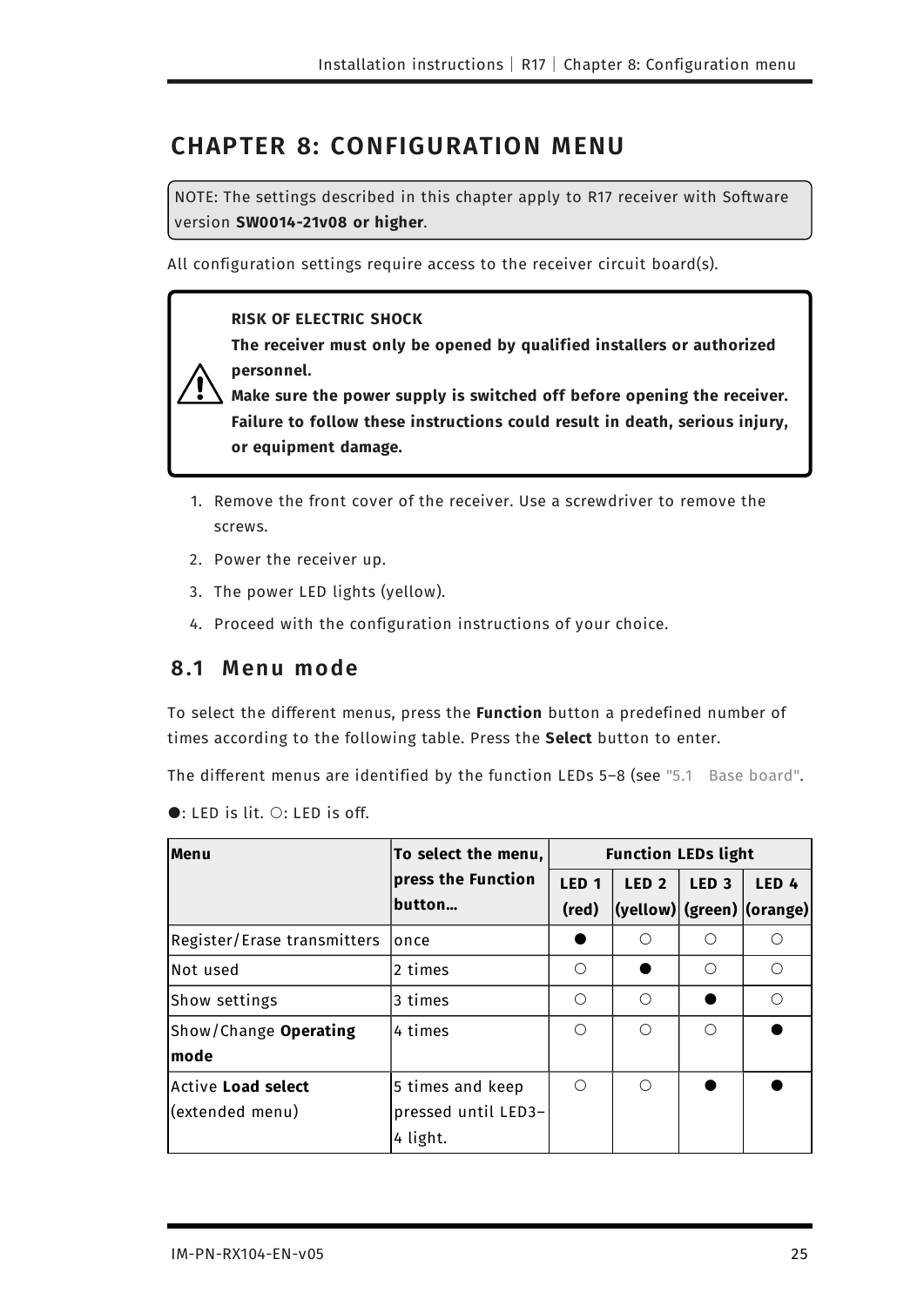### <span id="page-25-0"></span>**8 .2 Register the transmitter in the receiver**

#### **RISK OF UNINTENDED EQUIPMENT OPERATION**

**Only transmitters that are intended for use should be registered in the receiver.**

**Failure to follow these instructions could result in death, serious injury, or equipment damage.**

**RISK OF UNINTENDED EQUIPMENT OPERATION**

**Do not perform this action when the receiver is in a session with another transmitter. The radio communication may be interrupted or broken. Failure to follow these instructions could result in death, serious injury, or equipment damage.**

NOTE: To establish a radio link between the transmitter and the receiver, both units must be set to the same radio mode.

- 1. Set the transmitter in registration mode (see relevant Tele Radio AB transmitter installation instructions).
- 2. Press the **Function** button. *Function LED 5 lights (red).*
- 3. Press the **Select** button. *All status LEDs light (red).*
- 4. Press buttons 1 and 2 on the transmitter to be registered in the receiver.<sup>1</sup> *All function LEDs and status LEDs flash 3 times.*
- 5. Release the transmitter buttons. *All function LEDs and status LEDs flash 1 time. The transmitter is registered.*

If no transmitter is found within approximately 10 seconds, the receiver exits to normal operation.

<sup>1</sup>Button 1 and 2 are factory defaults (see relevant Tele Radio AB transmitter installation instructions).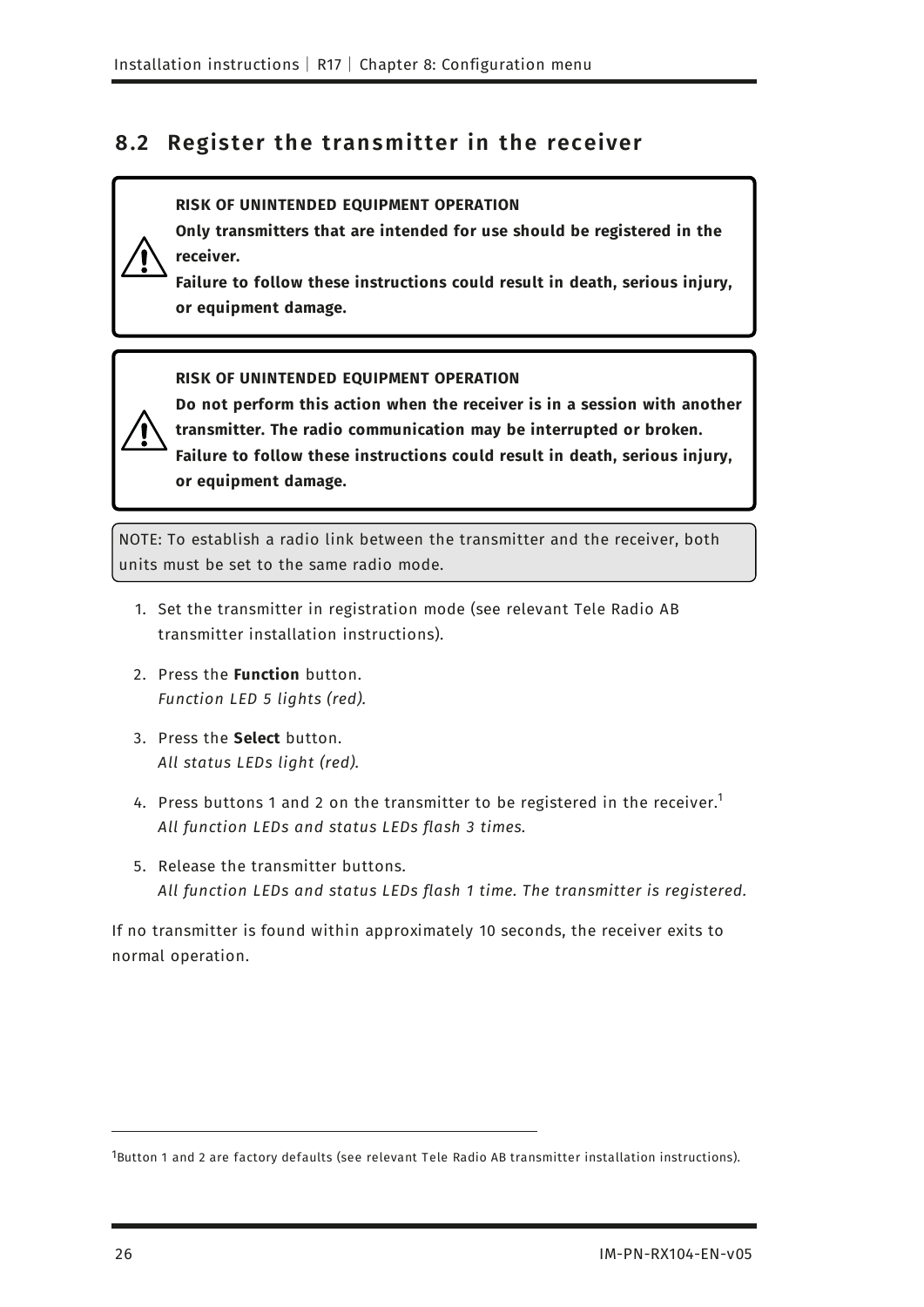# <span id="page-26-0"></span>**8 .3 S how settings**

- 1. Press the receiver **Function** button three times. *Function LED* 7 *lights (green).*
- 2. Press the **Select** button.

*The status LEDs 1–4 indicate the current settings according to the following table:*

| Status LED Color |     | <b>Off</b> | On | Indicates                            |
|------------------|-----|------------|----|--------------------------------------|
| 11               | red | ◯          |    | Discontinuous transmitting mode      |
|                  |     |            |    | Continuous transmitting mode         |
| 2                | red | ∩          |    | Custom ID not enabled                |
|                  |     |            |    | lCustom ID enabled                   |
| 3                | red | ∩          |    | Configuration ID not enabled         |
|                  |     |            |    | Configuration ID enabled             |
| 4                | red | ∩          |    | Frequency scan on                    |
|                  |     |            |    | Frequency scan off (fixed frequency) |

After approximately 10 seconds, the receiver will automatically exit "Show Settings" mode and return to normal operation.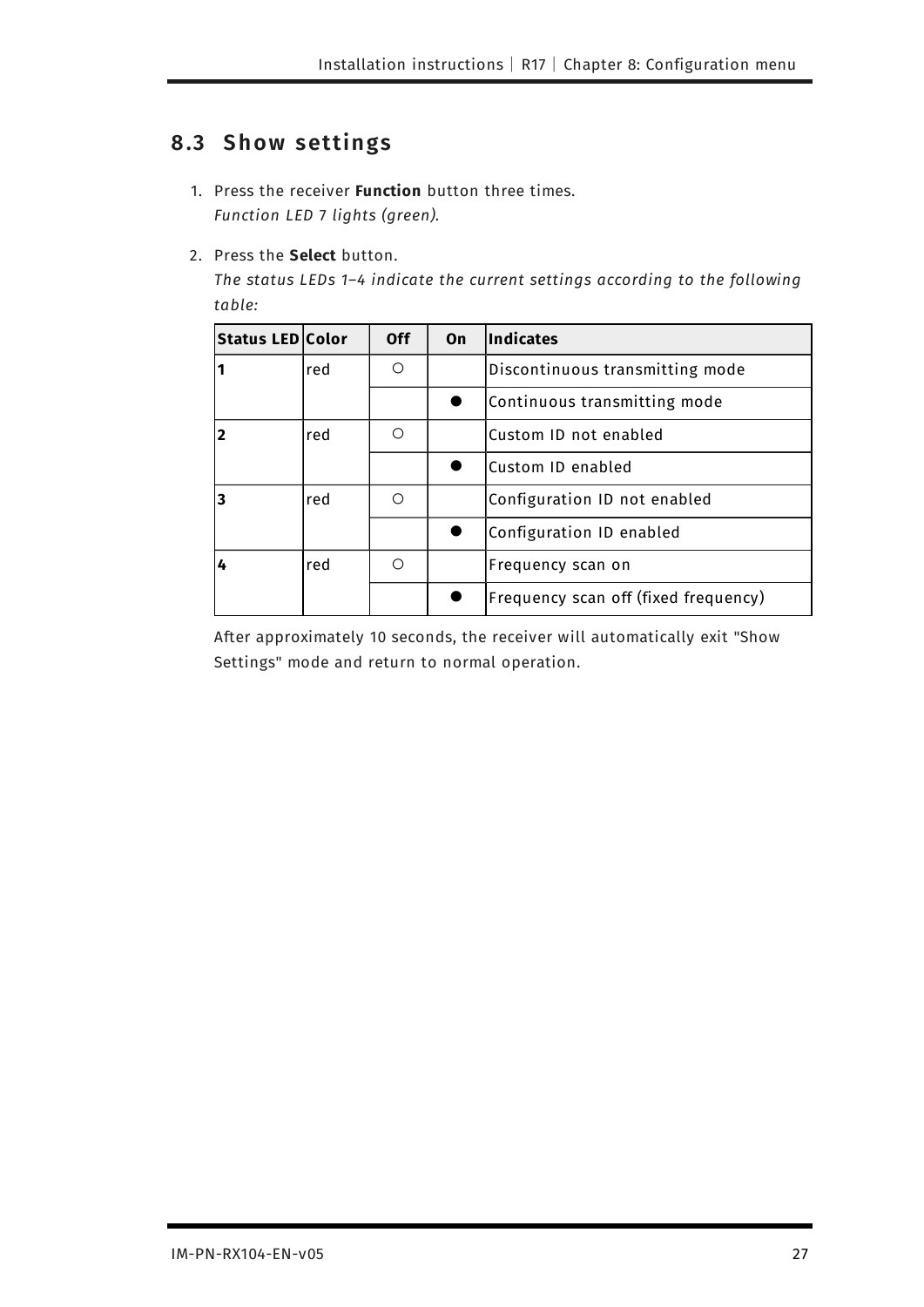# <span id="page-27-0"></span>**8 .4 Operating modes**

This receiver is provided with three **Operating modes** as standard (1, 2 and 255). For other **Operating modes**, contact your representative for assistance.

NOTE: If operating mode 255 has been selected, it is not possible to change the **Operating mode** from the receiver.

### <span id="page-27-1"></span>8.4.1 SHOW/ CHANGE OPERATING MODE

#### **RISK OF UNINTENDED EQUIPMENT OPERATION**

**Do not perform this action when the receiver is in a session with another transmitter. The radio communication may be interrupted or broken. Failure to follow these instructions could result in death, serious injury, or equipment damage.**

1. Press the **Function** button four times. *Function LED 8 lights (orange). The status LEDs indicate the current Operating mode according to the table below:*

| status           | status           | status           | status           | Operating     | Radio mode                  |
|------------------|------------------|------------------|------------------|---------------|-----------------------------|
| LED <sub>1</sub> | LED <sub>2</sub> | LED <sub>3</sub> | LED <sub>4</sub> | mode          |                             |
|                  |                  |                  | O                |               | 1 (default) Continuous mode |
|                  |                  |                  | ∩                | $\mathcal{P}$ | Continuous mode             |
|                  |                  |                  | ∩                | 3             | Continuous mode             |
|                  |                  |                  |                  | 255           | Continuous/ discontinuous   |
|                  |                  |                  |                  |               | depending on the settings   |

NOTE: If no button is pressed within approximately 10 seconds, the receiver will automatically return to normal operation.

#### To change **Operating mode**:

- 2. Press the **Select** button. *Function LED 8 flashes (orange).*
- 3. Press the **Function** button once to move to the next available **Operating mode** (repeat until the LED combination corresponds to the desired **Operating mode**).

*The corresponding status LEDs lights.*

4. Press the **Select** button to confirm. *The new configuration is saved. The receiver returns to normal operation.*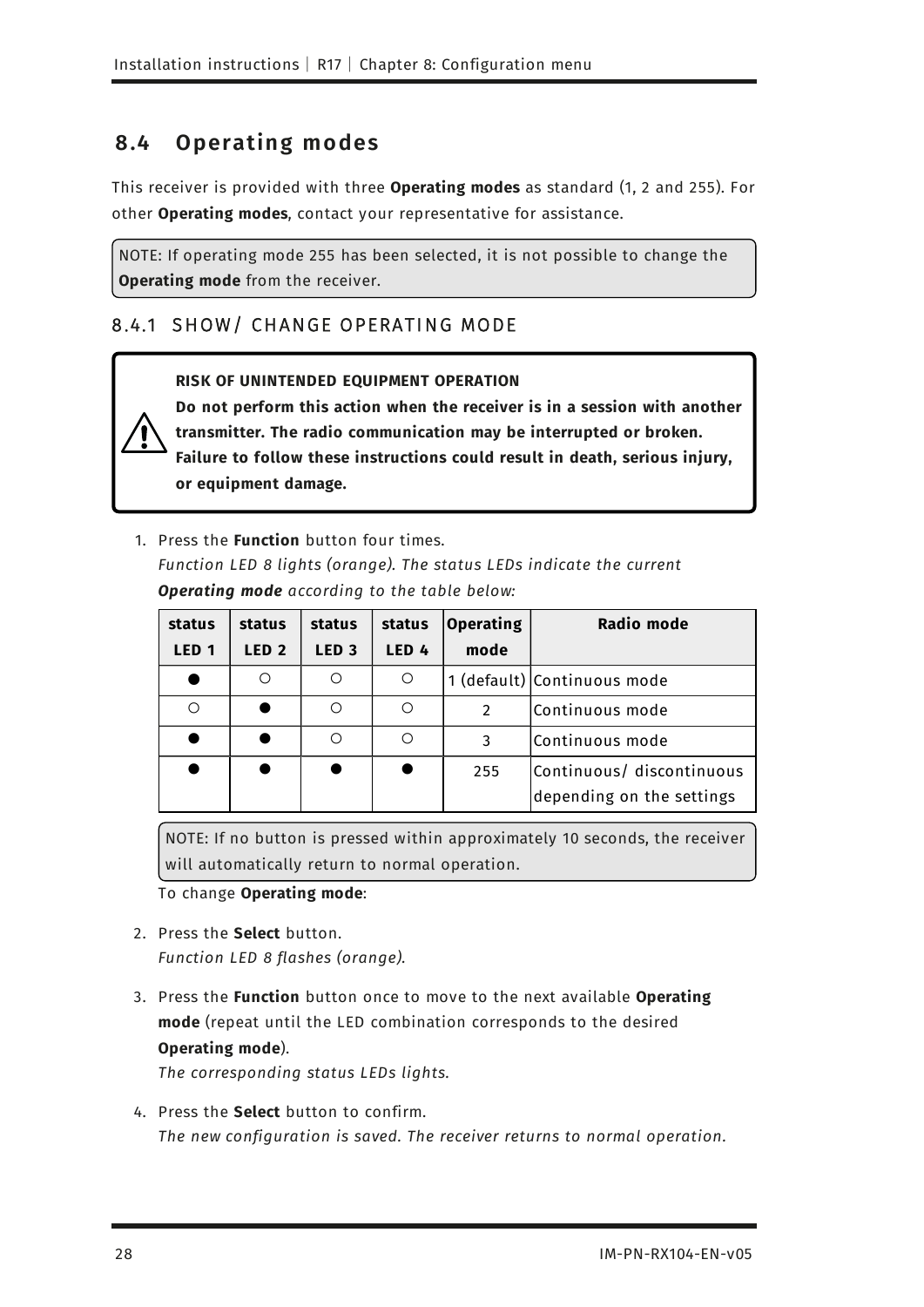### 8.4.2 OPERATING MODE 1

#### NOTE: Only for **continuous** radio mode.



| Transistor output 1 | High output signal when button 1 is pressed (otherwise high<br>impedance)               |
|---------------------|-----------------------------------------------------------------------------------------|
| Transistor output 2 | High output signal when button 3 is pressed (otherwise high<br>impedance)               |
| Transistor output 3 | Low output signal when button 1 or 3 pressed (otherwise<br>high impedance)              |
| Transistor output 4 | High output signal when radio transmission is established<br>(otherwise high impedance) |
| Interlocking        | Between buttons: 1-3                                                                    |
| Radio mode          | Continuous                                                                              |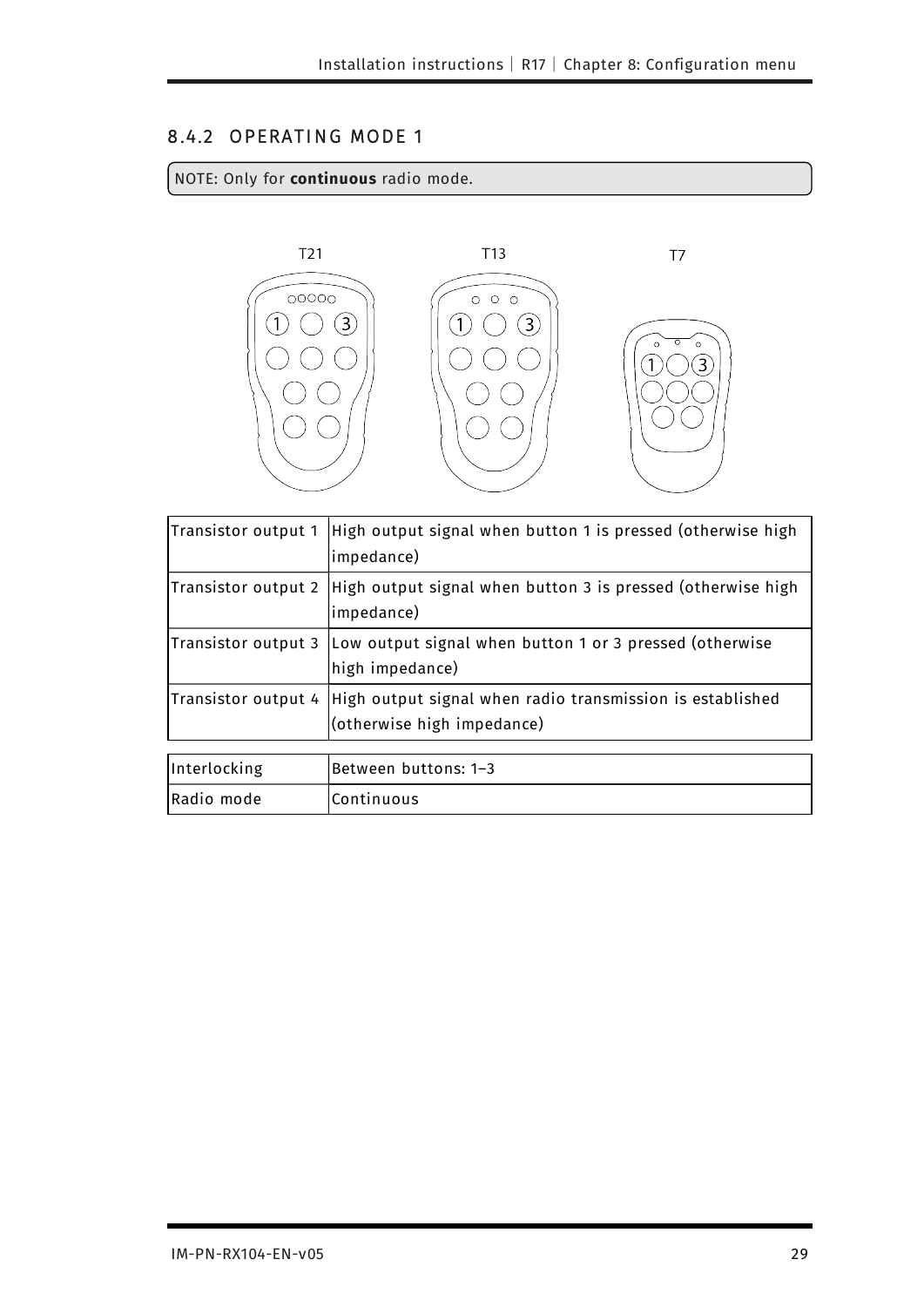### 8.4.3 OPERATING MODE 2

#### NOTE: Only for **continuous** radio mode.



| Transistor output 1 | High output signal when button 1 is pressed (otherwise high<br>impedance)      |
|---------------------|--------------------------------------------------------------------------------|
| Transistor output 2 | High output signal when button 3 is pressed (otherwise high<br>impedance)      |
| Transistor output 3 | Low output signal when button 1 or 3 is pressed (otherwise<br>high impedance)  |
| Transistor output 4 | High output signal when button 1 or 3 is pressed (otherwise<br>high impedance) |
| Interlocking        | Between buttons: 1-3                                                           |
| Radio mode          | Continuous                                                                     |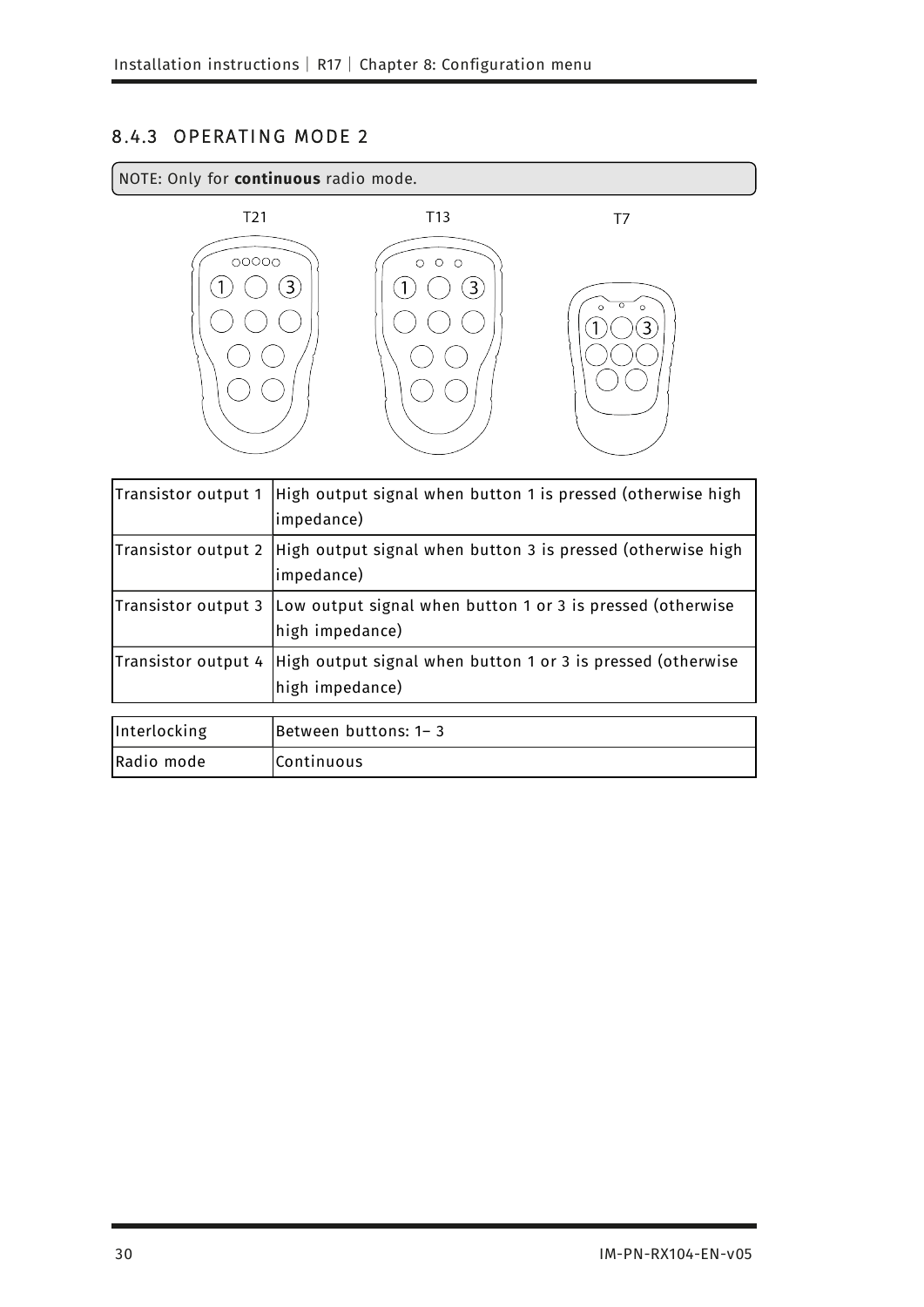### 8.4.4 OTHER OPERATING MODES

<span id="page-30-0"></span>Contact your representative for assistance.

### **Output pin modes**

Each output can be assigned one of the following modes.



<sup>3.</sup> Low output signal

<sup>1</sup>Depending on the input power.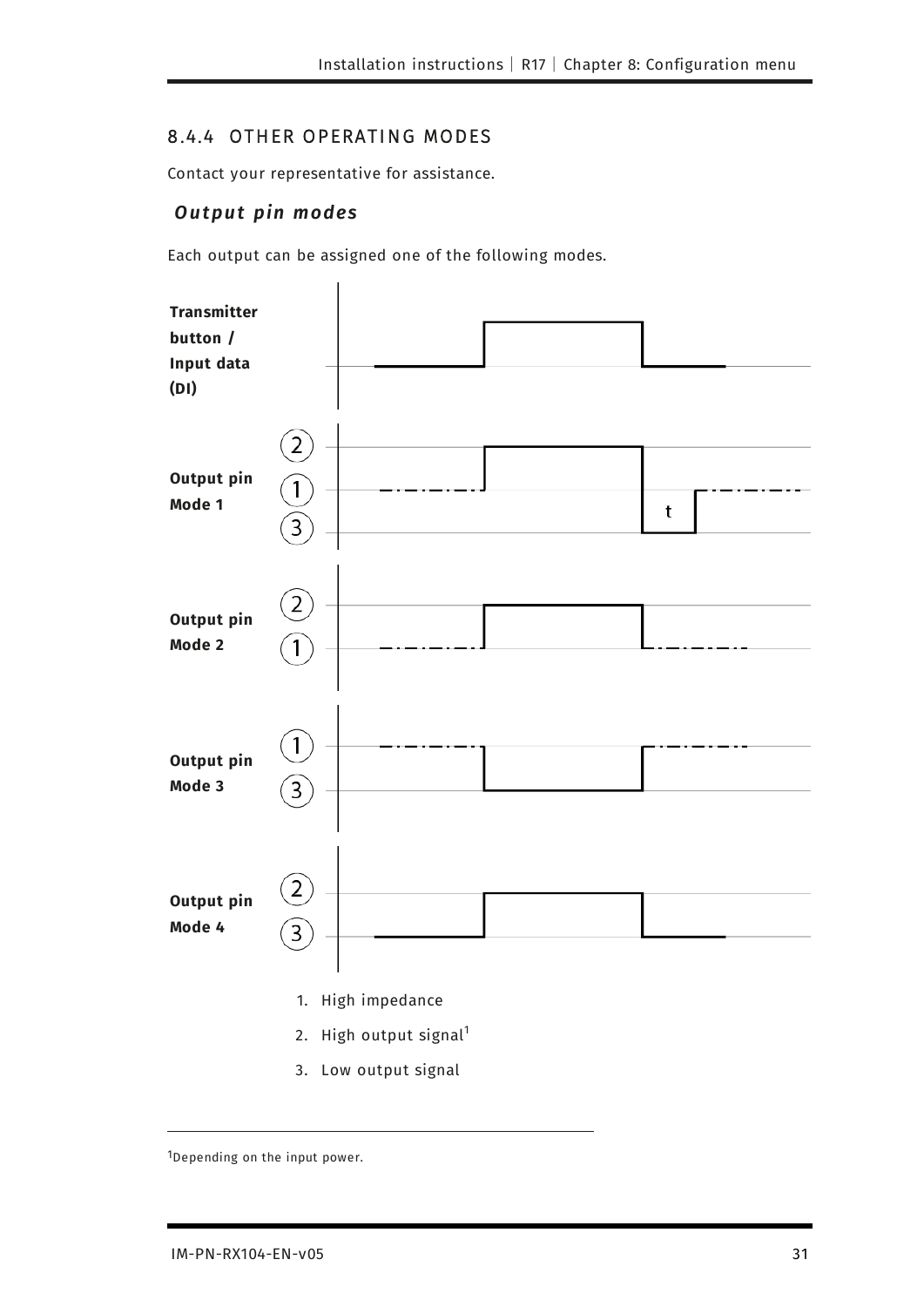### <span id="page-31-0"></span>**8 .5 Active Load sel ect**

NOTE: If this setting is set to 0 (status LEDs 1–4 are off), the receiver will always be activated when receiving a radio package. For all other settings, the receiver will be activated when the load select on the transmitter corresponds to one of the load select settings enabled in the receiver.

### 8.5.1 SHOW LOAD SELECT

1. Press the **Function** button five times and keep it pressed until function LEDs 8 (orange) and 7 (green) light.

*The receiver is now in extended menu mode. LEDs 5-8 show the current Load select setting according to the table below:*

| LED <sub>1</sub> | LED <sub>2</sub> | LED <sub>3</sub> | LED 4      | the receiver will be activated when           |
|------------------|------------------|------------------|------------|-----------------------------------------------|
| (red)            | (red)            | (red)            | (red)      |                                               |
|                  | ∩                |                  | $\bigcirc$ | Load A is selected on the transmitter         |
| Ω                |                  | ∩                | O          | Load B is selected on the transmitter         |
| $\bigcirc$       | $\bigcirc$       |                  | $\circ$    | Load C is selected on the transmitter         |
| Ω                | $\bigcirc$       | ∩                |            | $\sf l$ Load D is selected on the transmitter |
| $\bigcirc$       | $\circ$          | $\bigcap$        | $\bigcirc$ | The receiver does not listen to any load      |
|                  |                  |                  |            | $(s)$ and will always be activated when       |
|                  |                  |                  |            | receiving a radio package.                    |

 $\bullet$ : LED is lit.  $\circ$ : LED is off.

NOTE: If no button is pressed within approximately 10 seconds, the receiver will automatically return to normal operation.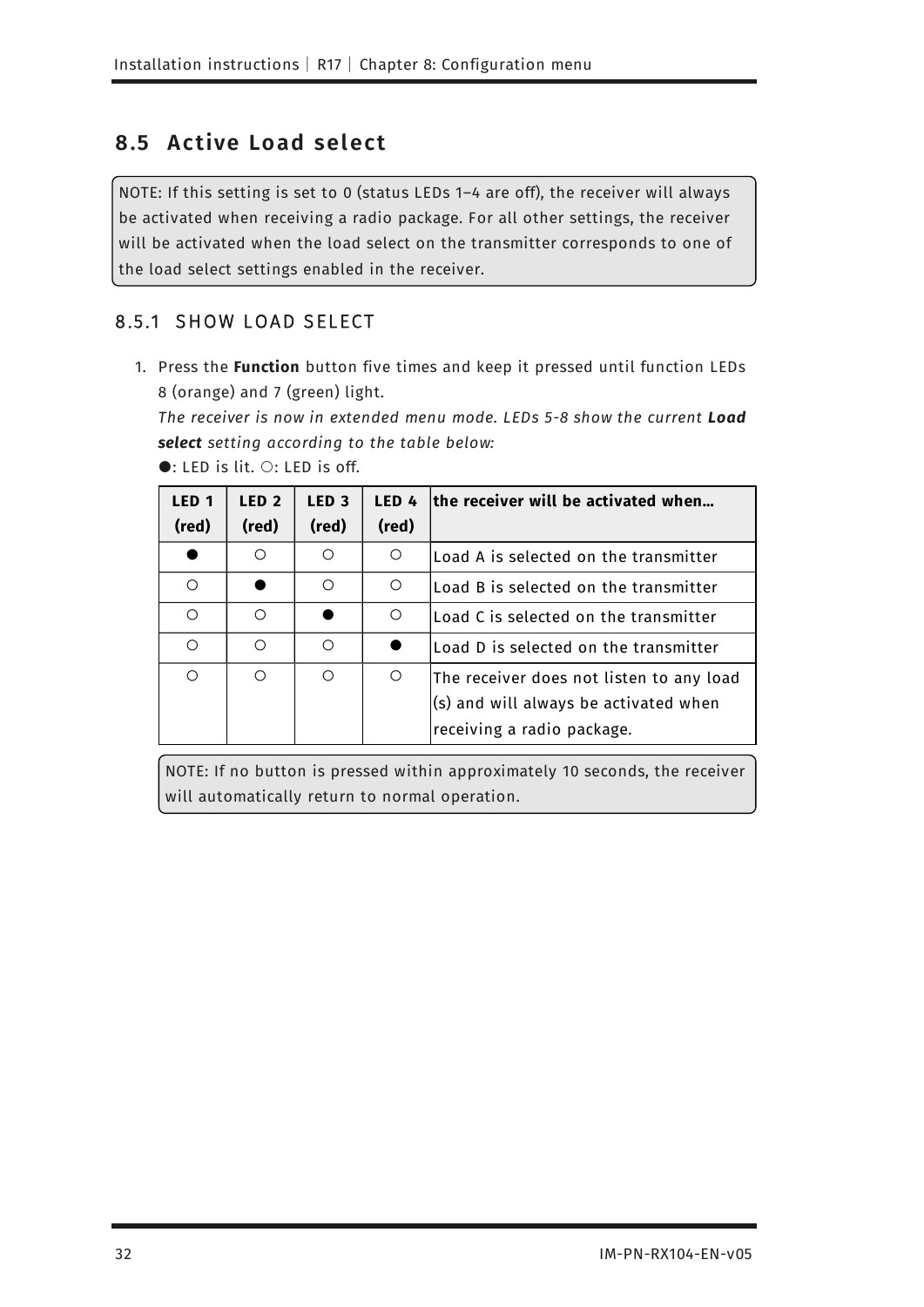### 8.5.2 CHANGE LOAD SELECT

- 1. Press the **Select** button once. *LED 1 flashes. Load A can be activated.*
- 2. Press the **Function** button to enable/ unable the Load setting. *Function LEDs 7 (green) and 8 (orange) light when a Load has been activated. They are off when no Load has been selected.*
- 3. Press the **Select** button once to move to the next available **Load** (repeat until the LED combination corresponds to the desired **Load select**). *The corresponding status LED flashes and the Load can be activated.*
- 4. Press the **Select** button to confirm. *The new configuration is saved.*

The receiver returns to normal operation.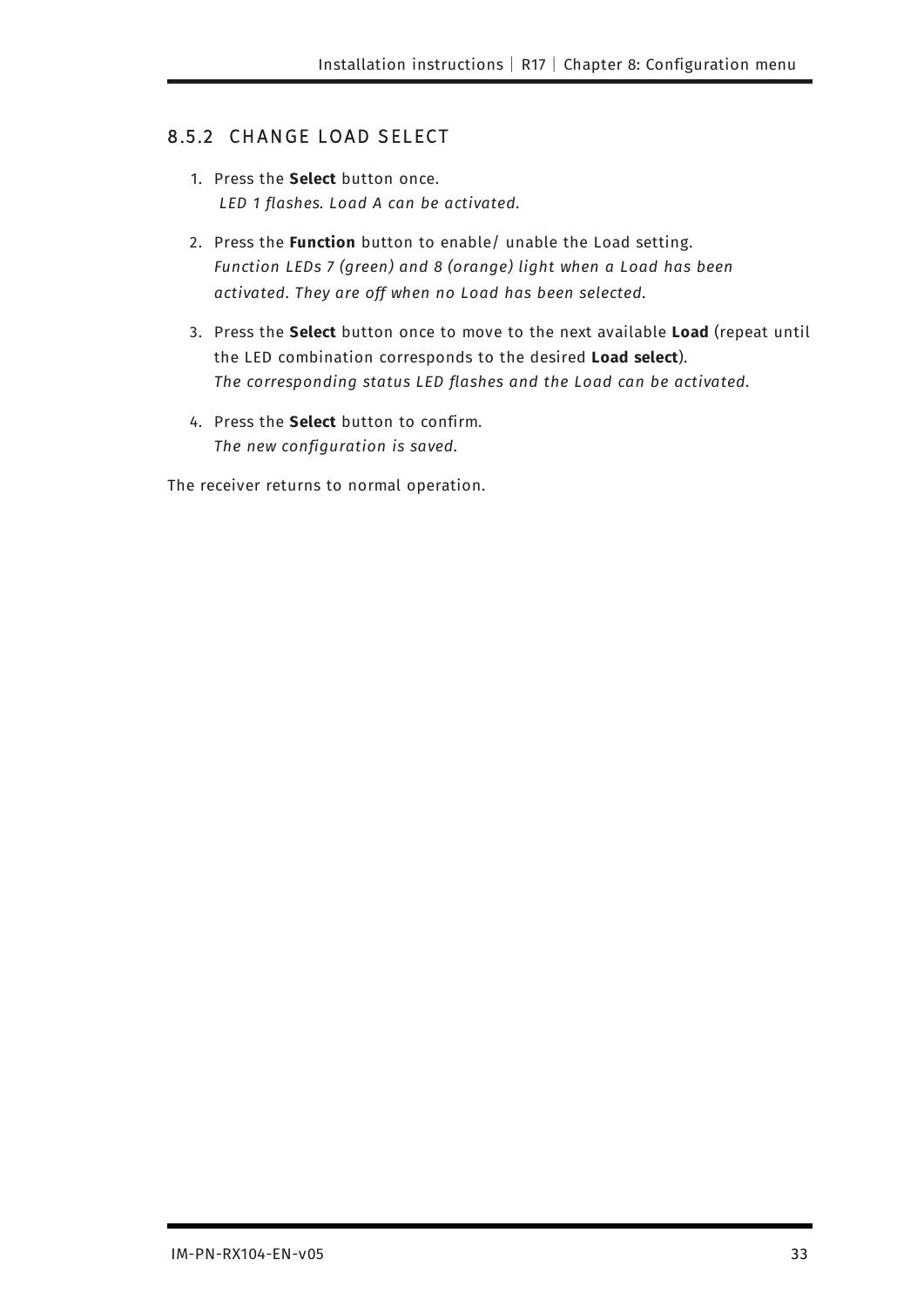### <span id="page-33-0"></span>**8 .6 Log a transmitter ou t**

NOTE: Only for **continuous** radio mode.

NOTE: The login/logout function cannot be activated/deactivated in the receiver. Contact your representative for assistance.

NOTE: This logout option should be used when a lost or damaged transmitter must be logged out from the receiver.

NOTE: If a transmitter has been lost or seriously damaged, use the replace procedure on the transmitter whenever possible.

Function LEDs 5 (red) is lit to indicate that one or more transmitter(s) are registered in the receiver and that one transmitter is logged in.

NOTE: Logout can only be performed when the transmitter is on and a radio link with one or more receivers has been established. The receiver must be poweredup for the logout procedure to be successful.

- 1. Press and hold the **Select** button for approx. 4 seconds or until function LED 8 goes off.
- 2. Release the **Select** button. *All function LEDs light briefly.*

The logged in transmitter has been logged out. The receiver returns to normal operation. Any registered transmitter can now log in.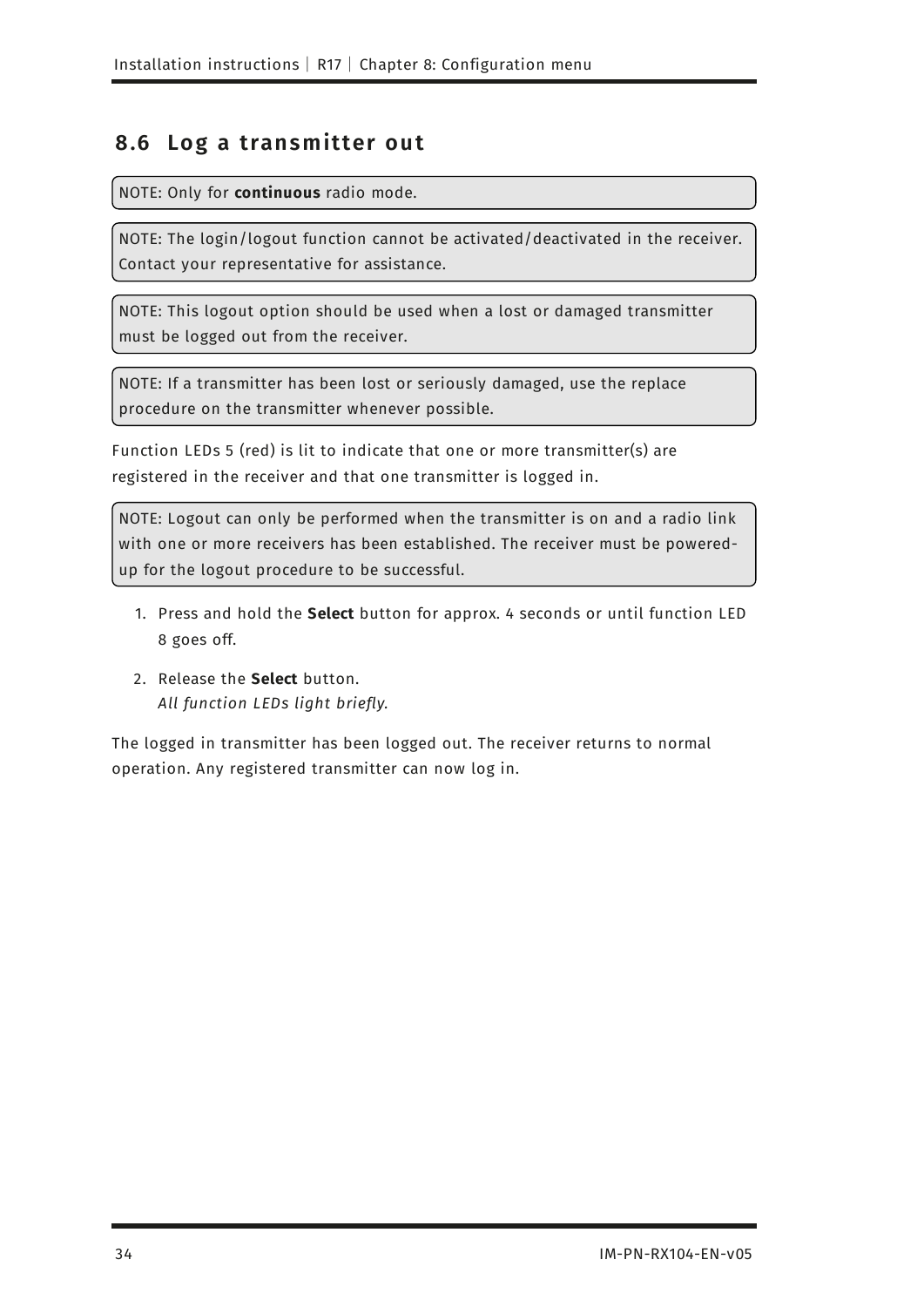### <span id="page-34-0"></span>**8.7 Erase all registered transmitters**

NOTE: The following instructions will erase all registered transmitters from the receiver.

NOTE: An erased transmitter cannot be logged in to the receiver until it has been registered in the receiver again.

- 1. Press the **Function** button once. *Function LED 5 lights (red).*
- 2. Press and hold the **Select** button for approx. 4 s or until status LEDs 1–4 go off.

*All registered transmitters have been erased.*

The receiver returns to normal operation.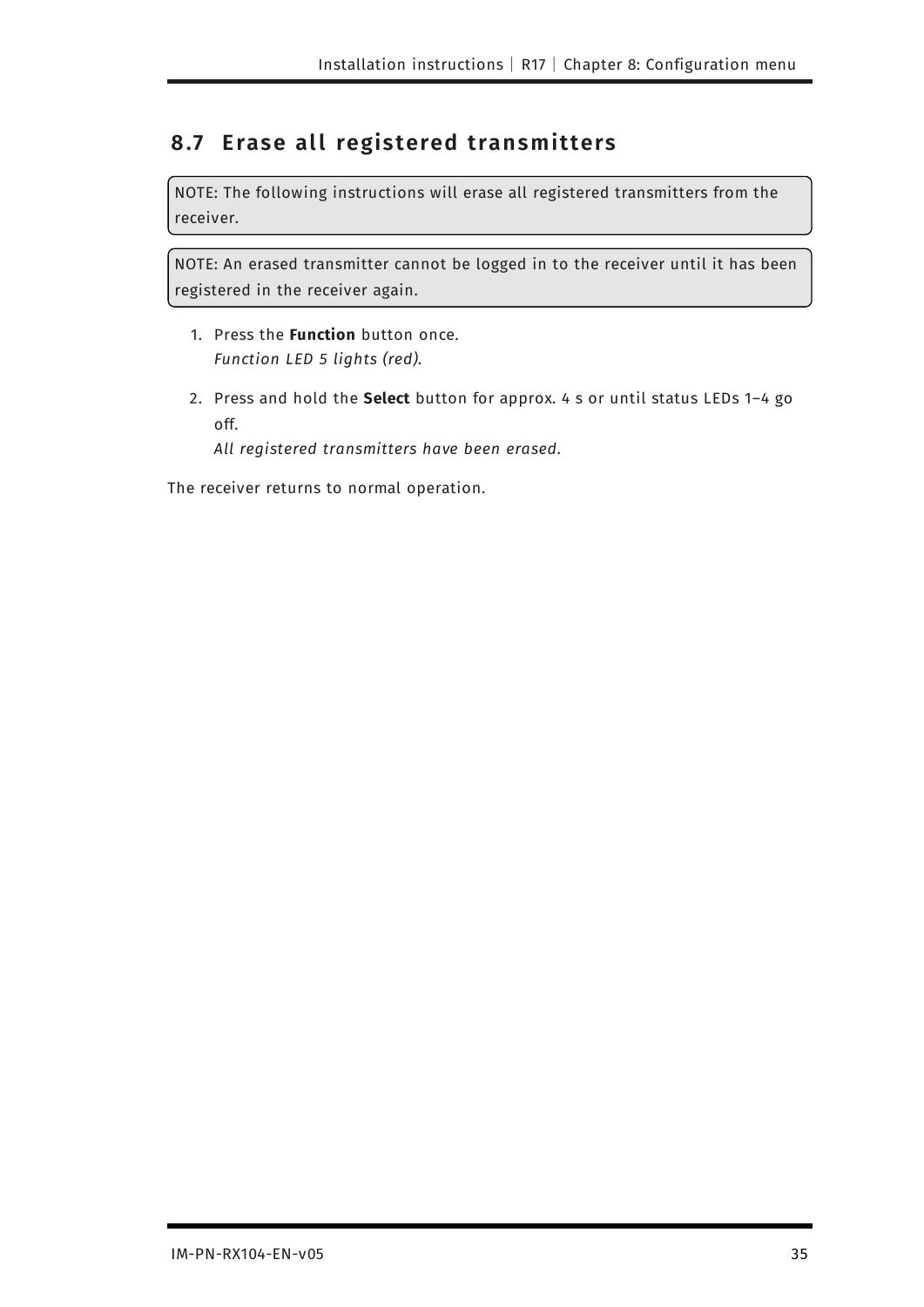### <span id="page-35-0"></span>**8 .8 M aster reset of the receiver**

This procedure will erase all settings from the receiver and restore factory defaults.

NOTE: The erase function cannot be activated/deactivated in the receiver. Contact your representative for assistance.

#### **RISK OF UNINTENDED EQUIPMENT OPERATION**

**Do not perform this action when the receiver is in a session with another transmitter. The radio communication may be interrupted or broken. Failure to follow these instructions could result in death, serious injury, or equipment damage.**

- 1. Press both the **Select** and the **Function** buttons for approx. 10 seconds or until all function LEDs go off.
- 2. Release both buttons. *All status and function LEDs light brieftly. The receiver has been reset.*

The receiver returns to normal operation.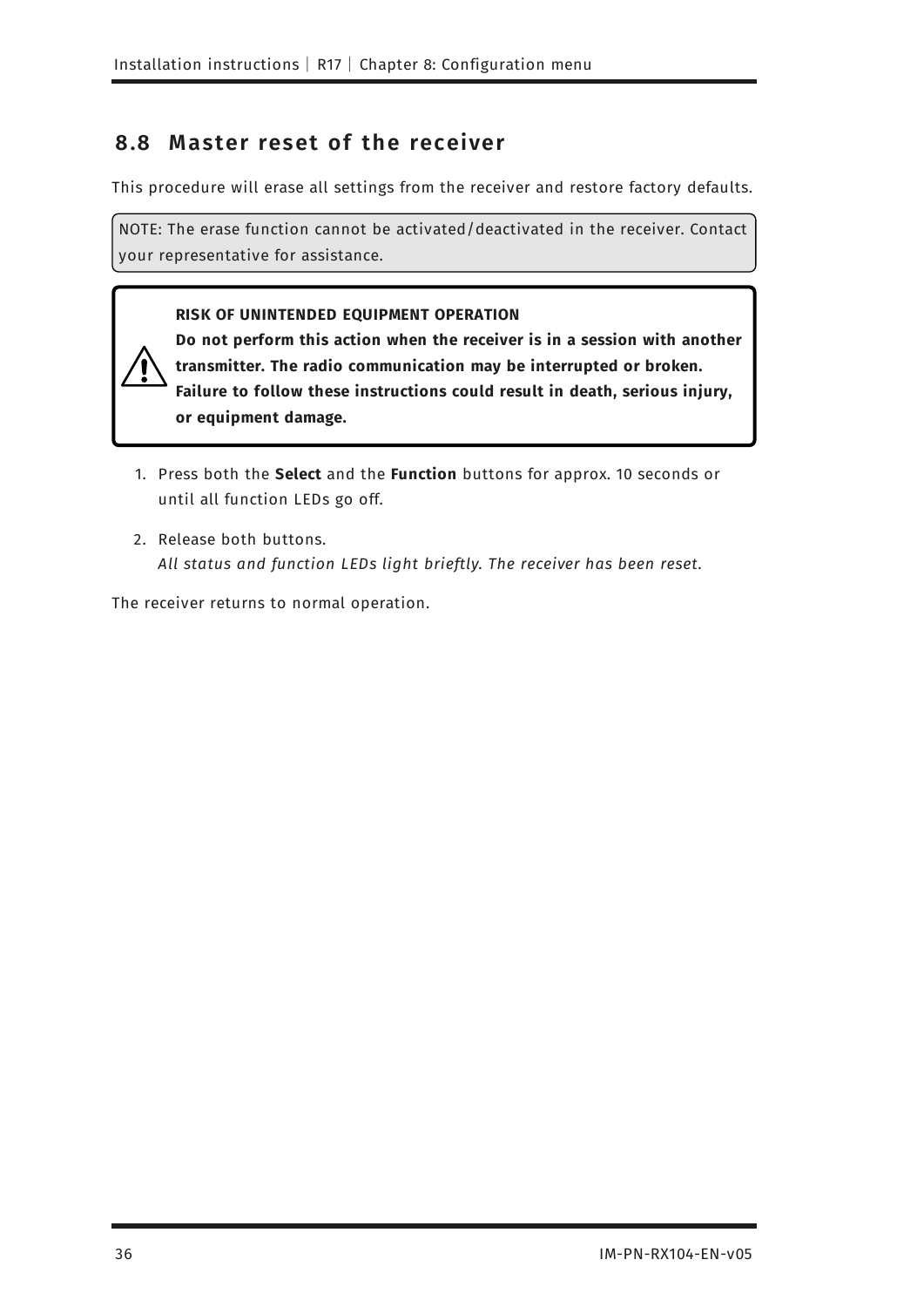# <span id="page-36-0"></span>**CHAPTER 9: WARRANTY, SERVICE, REPAIRS, AND MAINTENANCE**

Tele Radio AB products are covered by a warranty against material, construction and manufacturing faults. During the warranty period, Tele Radio AB may replace the product or faulty parts. Work under warranty must be performed by Tele Radio AB or by an authorized service center specified by Tele Radio AB.

The following are **not** covered by the warranty:

- Faults resulting from normal wear and tear
- Parts of a consumable nature
- Products that have been subject to unauthorized modifications
- Faults resulting from incorrect installation and use
- <span id="page-36-1"></span>• Damp and water damage

### **M aintenance**

Repairs and maintenance must be performed by qualified personnel Only use spare parts from Tele Radio AB Contact your representative for service or any other assistance Keep the product in a clean, dry place Keep contacts and antennas clean Wipe off dust using a slightly damp, clean cloth NOTE: Never use cleaning solutions or high-pressure washer.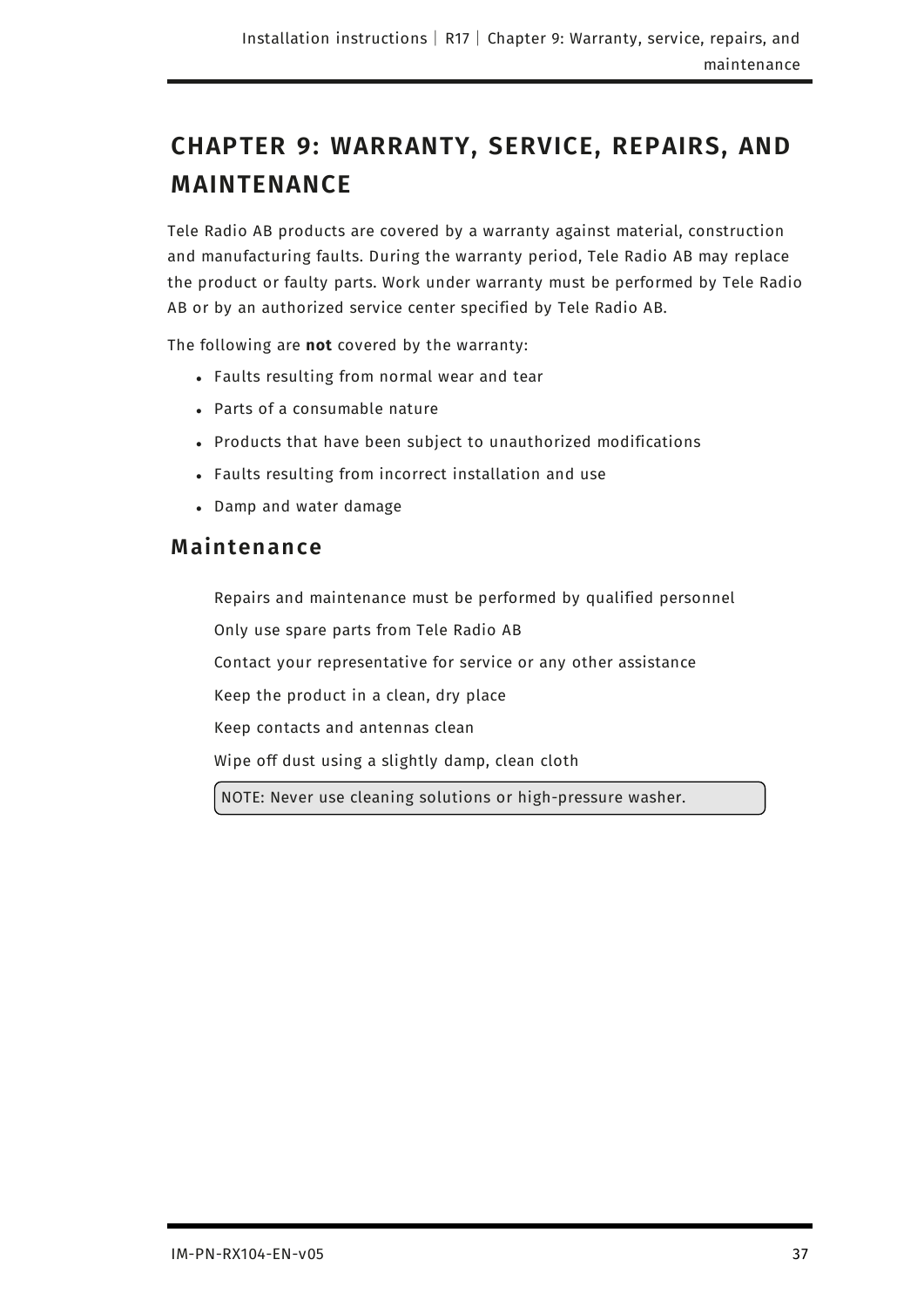# <span id="page-37-0"></span>**CHAPTER 10: REGULATORY INFORMATION**

NOTE: Models including additional naming conventions:

| Model       | Article names | Additional naming conventions         |
|-------------|---------------|---------------------------------------|
| <b>IR17</b> | R17-01        | R00017-01, R17-1, PN-R17-1, PN-R17-01 |

### <span id="page-37-1"></span>**1 0.1 Eu rope**

Applies to:

**R17-01**

### 10.1.1 CE MARKING

Hereby, Tele Radio AB, declares that the radio equipment type(s) listed above is/ are in compliance with the Radio Equipment Directive 2014/53/EU.

<span id="page-37-2"></span>The latest version of the complete EU Declaration of Conformity is available on the Tele Radio AB website, www.tele-radio.com.

### 10.1.2 WEEE DIRECTIVE



This symbol means that inoperative electrical and electronic products must not be mixed with household waste. The European Union has implemented a collection and recycling system for which producers are responsible. For proper treatment, recovery and recycling, please take this product to a designated collection point.

Tele Radio AB strives to minimize the use of hazardous materials, promotes reuse and recycling, and reduces emissions to air, soil and water. When a commercially viable alternative is available, Tele Radio AB strives to restrict or eliminate substances and materials that pose an environmental, health or safety risk.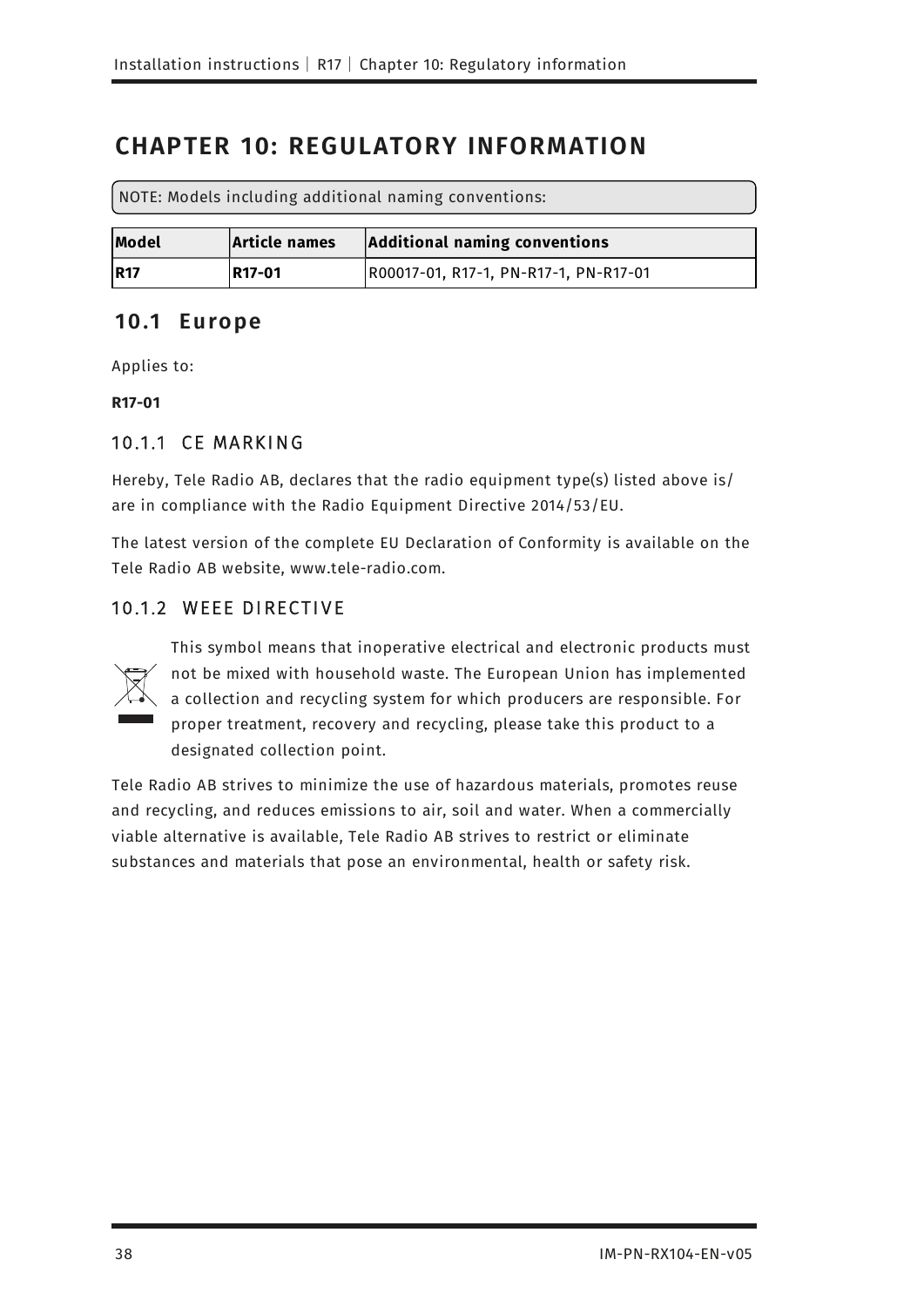# <span id="page-38-0"></span>**ANNEX A: INDEX**

| A |           |
|---|-----------|
|   | 32        |
| В |           |
|   | 16        |
|   | 16        |
| C |           |
|   | 23        |
|   | 25        |
|   | 25        |
|   | 12        |
| D |           |
|   | 22        |
|   | $17 - 18$ |
| Е |           |
|   | 35        |
|   | 23        |
| F |           |
|   | 19        |
|   |           |
|   | 12        |
|   | 15        |
| L |           |
|   | 34        |
|   | 24        |
|   | 24        |
|   | 34        |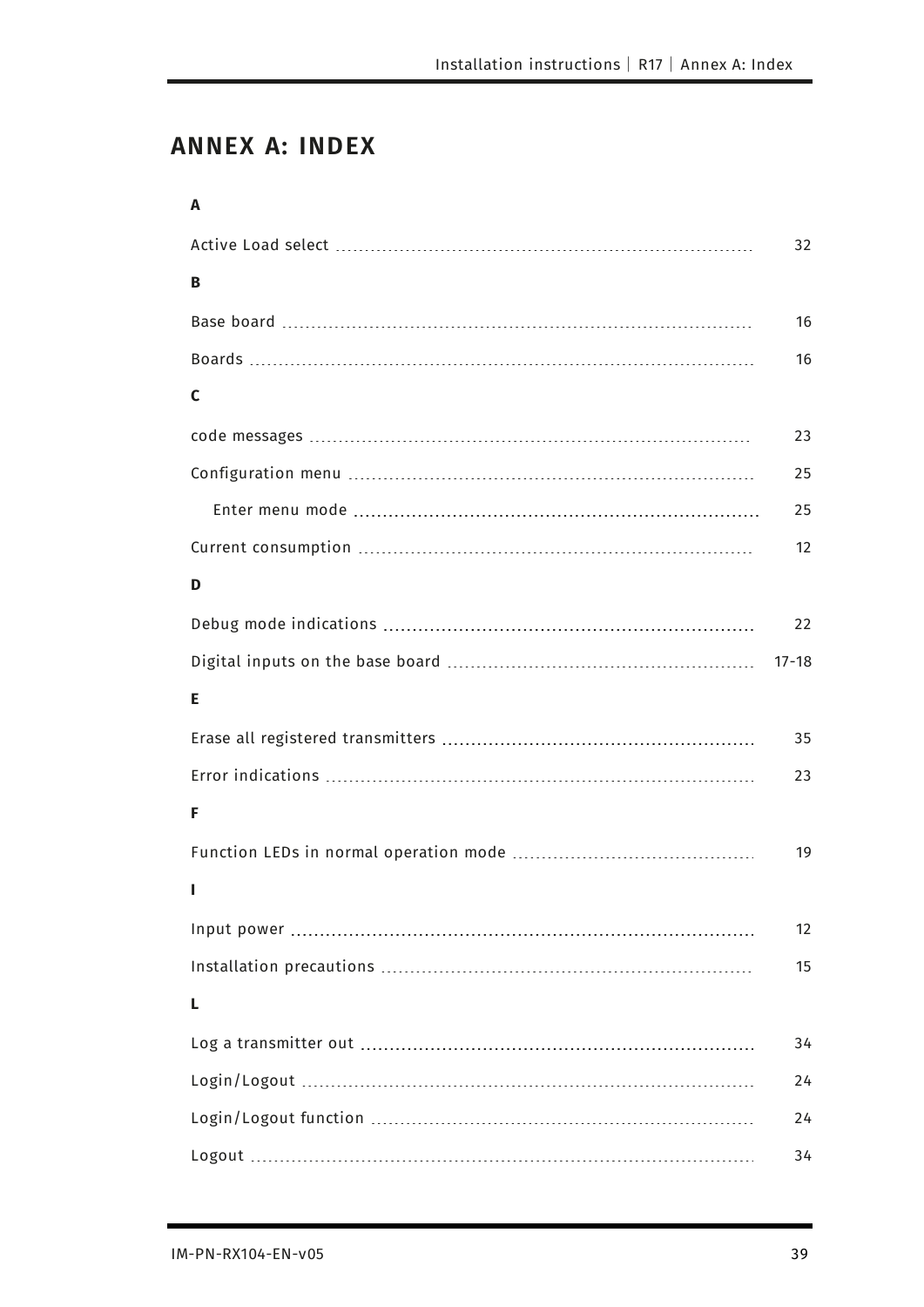#### **M**

|                     | 37 |
|---------------------|----|
|                     | 36 |
| Menu mode           |    |
|                     | 25 |
|                     | 21 |
| Mounting dimensions |    |
|                     | 14 |
| N                   |    |
|                     | 12 |
|                     | 12 |
| 0                   |    |
|                     | 28 |
|                     | 12 |
|                     | 31 |
| R                   |    |
|                     | 12 |
|                     | 24 |
|                     | 26 |
| $\mathsf{S}$        |    |
|                     | 27 |
|                     | 28 |
|                     | 12 |
|                     | 19 |
|                     | 21 |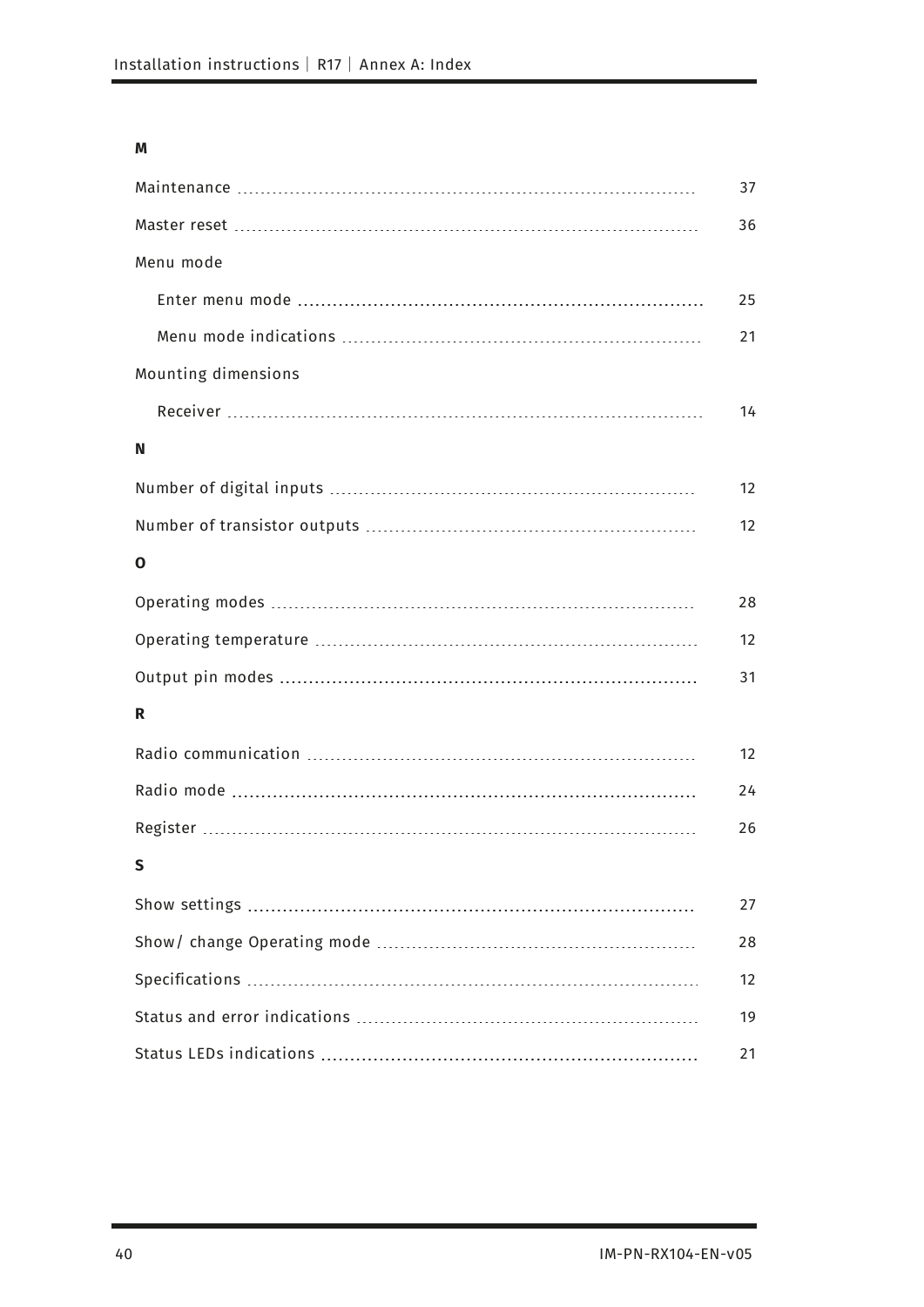#### **W**

| 8   |
|-----|
| - 8 |
| 10  |
| 10  |
| 38  |